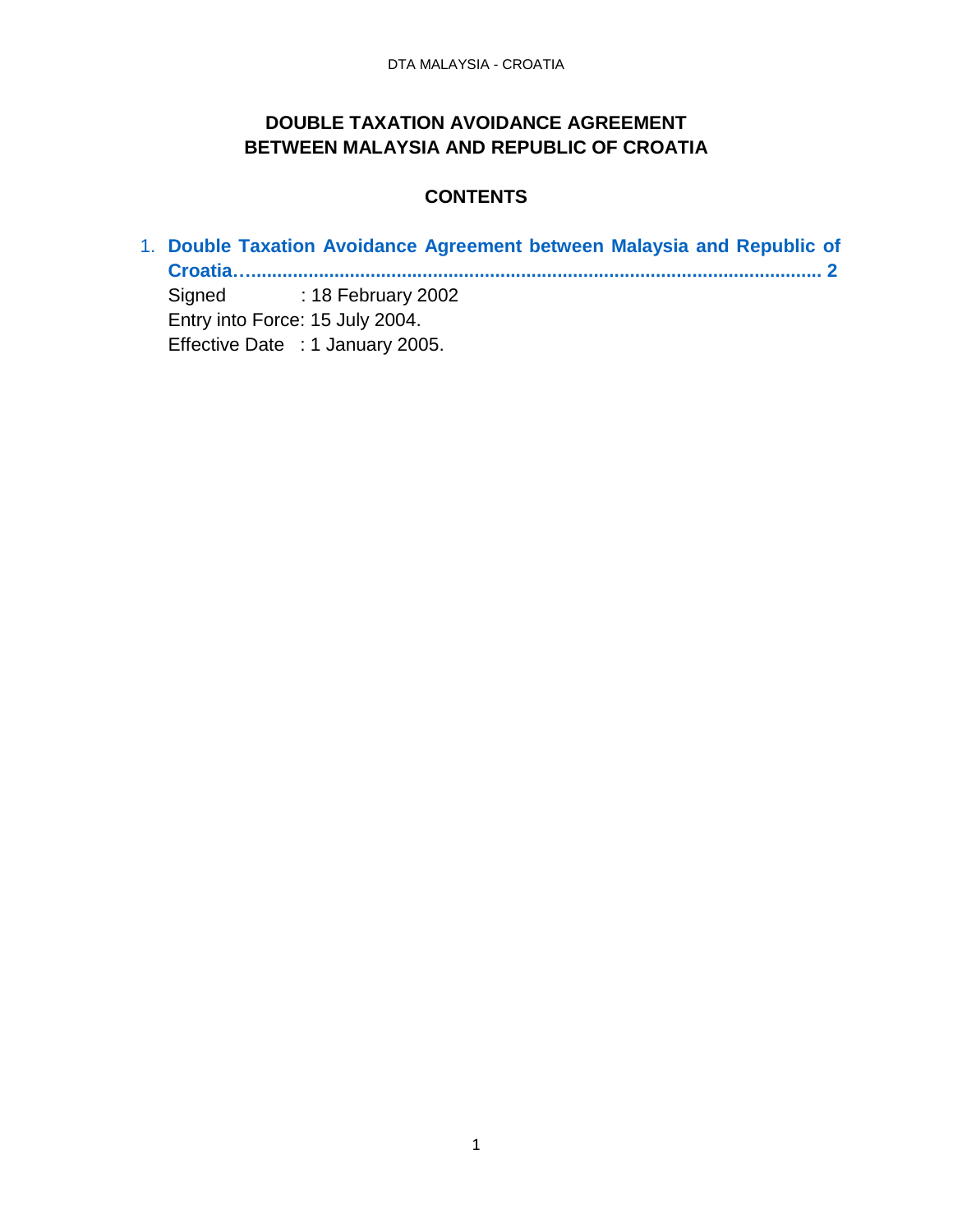<span id="page-1-0"></span>P.U. (A) 426/2003 Signed : 18 February 2002 Entry into Force: 15 July 2004. Effective Date : 1 January 2005

### **AGREEMENT BETWEEN THE GOVERNMENT OF MALAYSIA AND THE GOVERNMENT OF THE REPUBLIC OF CROATIA FOR THE AVOIDANCE OF DOUBLE TAXATION AND THE PREVENTION OF FISCAL EVASION WITH RESPECT TO TAXES ON INCOME**

#### THE GOVERNMENT OF MALAYSIA

#### AND

#### THE GOVERNMENT OF THE REPUBLIC OF CROATIA

Desiring to conclude an Agreement for the avoidance of double taxation and the prevention of fiscal evasion with respect to taxes on income, have agreed as follows:

#### Article 1 **PERSONS COVERED**

This Agreement shall apply to persons who are residents of one or both of the Contracting States.

#### Article 2 **TAXES COVERED**

1. This Agreement shall apply to taxes on income imposed by a Contracting State or of its local authorities, irrespective of the manner in which they are levied.

2. The taxes which are the subject of this Agreement are:

- (a) in Malaysia:
	- (i) the income tax; and
	- (ii) the petroleum income tax;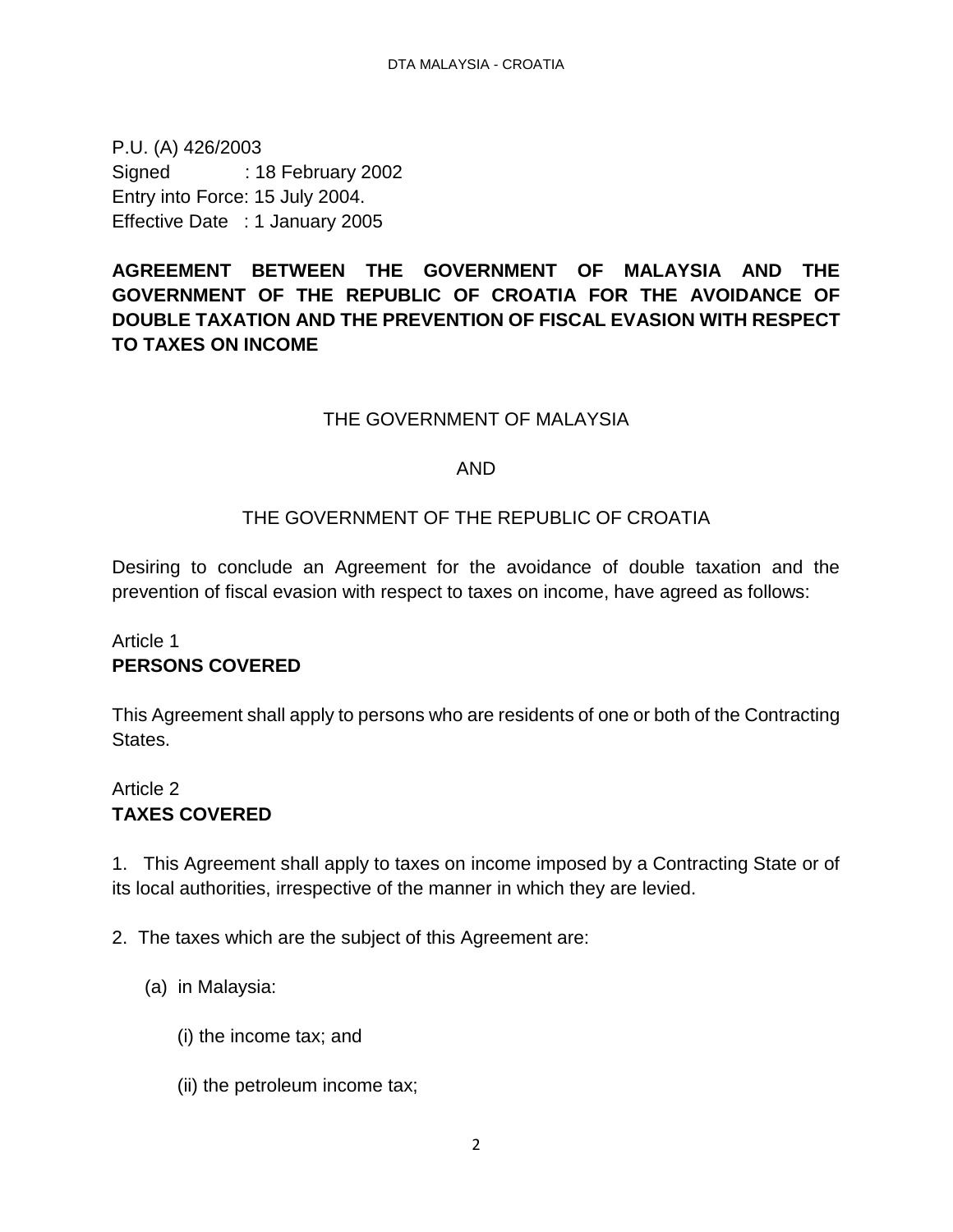(hereinafter referred to as "Malaysian tax");

- (b) in the Republic of Croatia:
	- (i) the profit tax;
	- (ii) the income tax; and
	- (iii) the local income tax and any other surcharge levied on one of these taxes;

(hereinafter referred to as "Croatian tax").

3. This Agreement shall also apply to any identical or substantially similar taxes on income which are imposed after the date of signature of this Agreement in addition to, or in place of, the existing taxes. The competent authorities of the Contracting States shall notify each other of important changes which have been made in their respective taxation laws.

#### Article 3 **GENERAL DEFINITIONS**

- 1. For the purposes of this Agreement, unless the context otherwise requires:
	- (a) the term "Malaysia" means the territories of the Federation of Malaysia, the territorial waters of Malaysia and the sea-bed and sub-soil of the territorial waters, and includes any area extending beyond the limits of the territorial waters of Malaysia, and the sea-bed and sub-soil of any such area, which has been or may hereafter be designated under the laws of Malaysia and in accordance with international law as an area over which Malaysia has sovereign rights for the purposes of exploring and exploiting the natural resources, whether living or nonliving;
	- (b) the term "Croatia" means the territory of the Republic of Croatia as well as those maritime areas adjacent to the outer limit of territorial sea, including sea-bed and sub-soil thereof, over which the Republic of Croatia in accordance with international law and the laws of the Republic of Croatia exercises its sovereign rights and jurisdiction;
	- (c) the terms "a Contracting State" and "the other Contracting State" mean, as the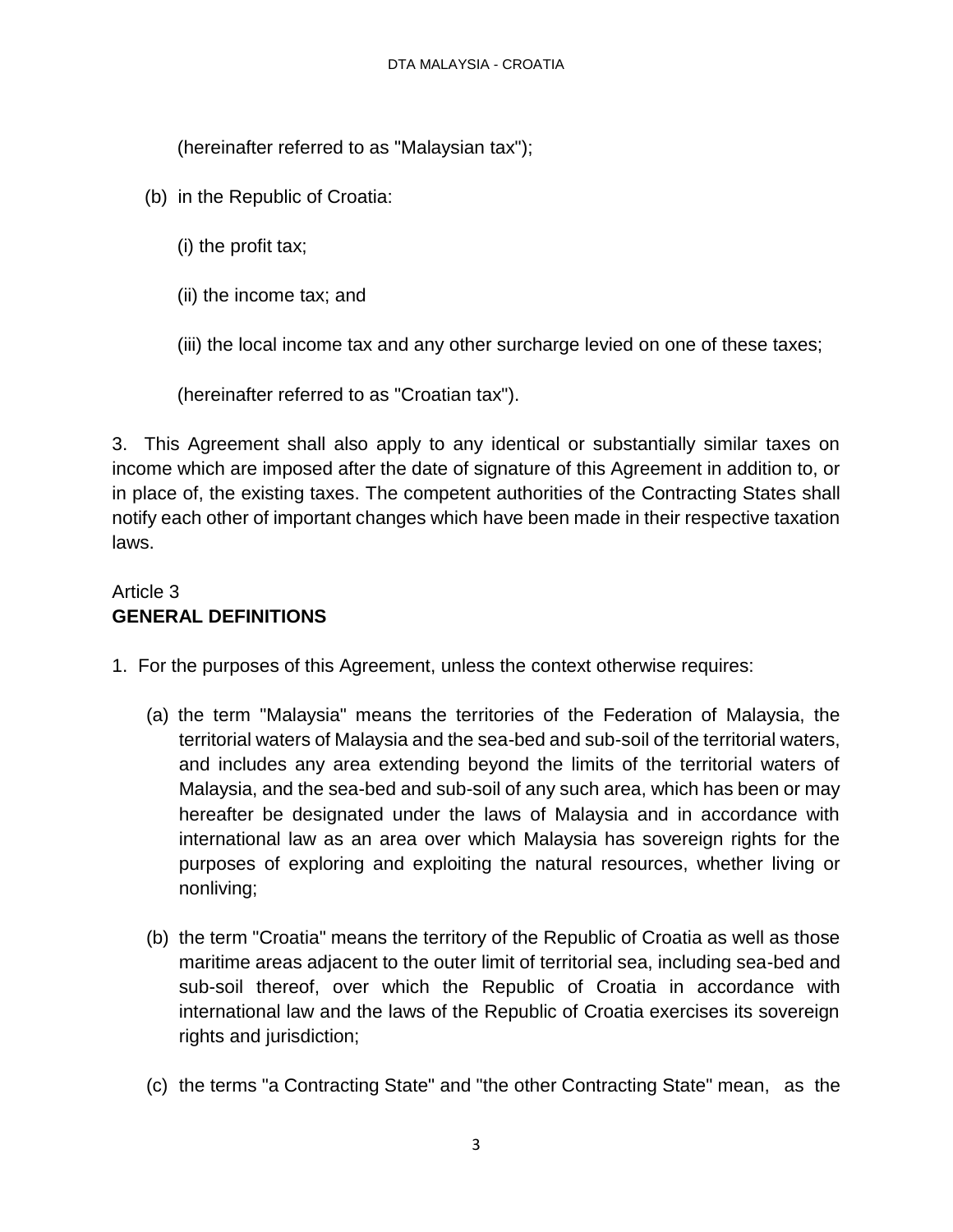context requires, Malaysia or Croatia;

- (d) the term "tax" means Malaysian tax or Croatian tax, as the context requires;
- (e) the term "person" includes an individual, a company and any other body of persons which is treated as a person for tax purposes;
- (f) the term "company" means anybody corporate or any entity which is treated as a body corporate for tax purposes;
- (g) the terms "enterprise of a Contracting State" and "enterprise of the other Contracting State" mean respectively an enterprise carried on by a resident of a Contracting State and an enterprise carried on by a resident of the other Contracting State;
- (h) the term "national" means:
	- (i) any individual possessing the citizenship of a Contracting State;
	- (ii) any legal person, partnership, association and any other entity deriving its status as such from the laws in force in a Contracting State;
- (i) the term "international traffic" means any transport by a ship or aircraft operated by an enterprise which is a resident of a Contracting State, except when the ship or aircraft is operated solely between places in the other Contracting State;
- (j) the term "competent authority" means;
	- (i) in the case of Malaysia, the Minister of Finance or his authorised representative;
	- (ii) in the case of Croatia, the Minister of Finance or his authorized representative.

2. As regards the application of this Agreement at any time by a Contracting State any term not defined therein shall, unless the context otherwise requires, have the meaning that it has at that time under the law of that State for the purposes of the taxes to which this Agreement applies, any meaning under the applicable tax laws of that State prevailing over a meaning given to the term under other laws of that State.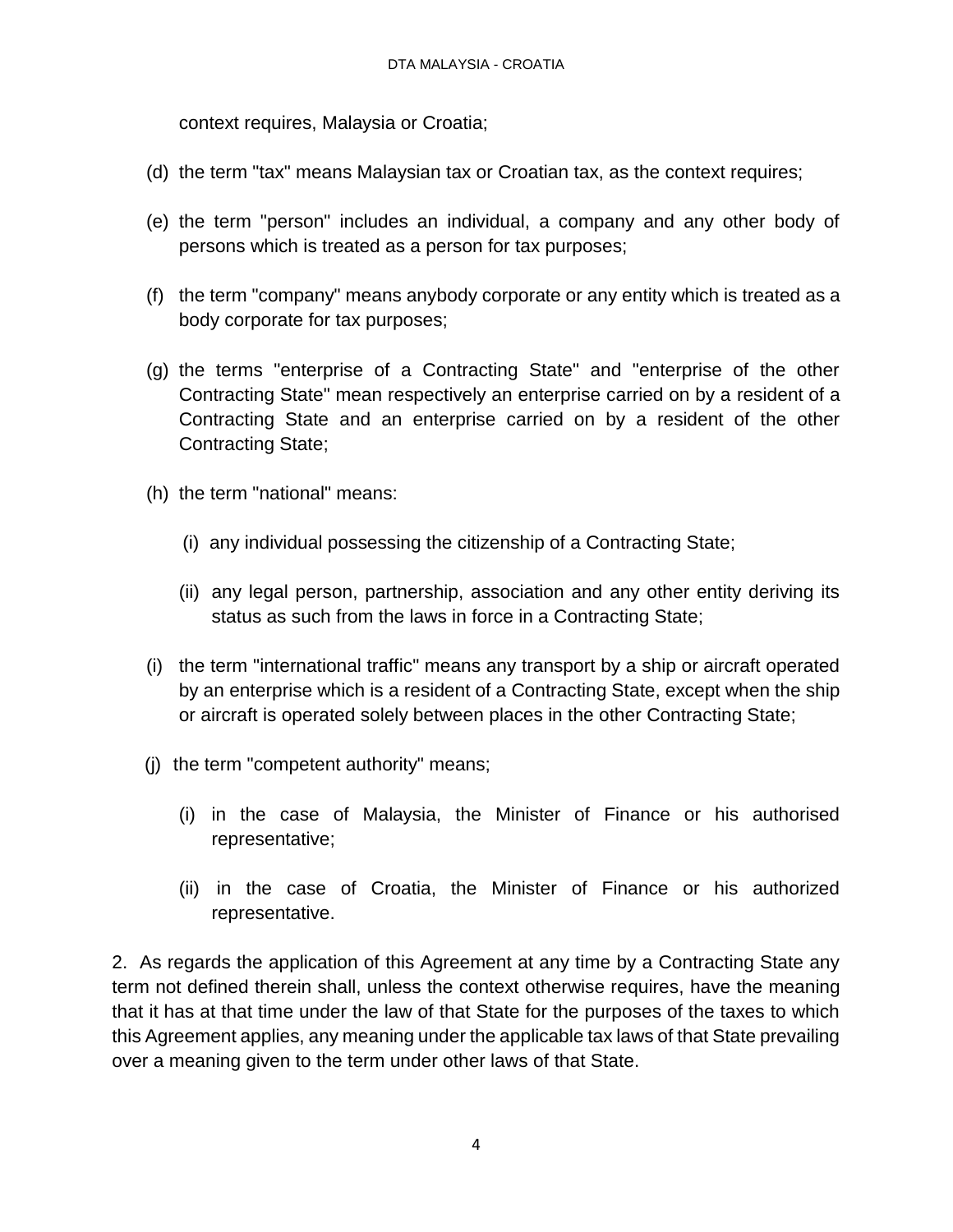#### Article 4 **RESIDENT**

1. For the purposes of this Agreement, the term "resident of a Contracting State" means any person who, under the laws of that State, is liable to tax therein by reason of his domicile, residence, place of management or any other criterion of a similar nature, and also includes that State and any local authority thereof.

2. Where by reason of the provisions of paragraph 1 an individual is a resident of both Contracting States, then his status shall be determined as follows:

(a) he shall be deemed to be a resident only of the State in which he has a permanent home available to him. If he has a permanent home available to him in both States, he shall be deemed to be a resident only of the

State with which his personal and economic relations are closer (centre of vital interests);

- (b) if the State in which he has his centre of vital interests cannot be determined, or if he has not a permanent home available to him in either State, he shall be deemed to be a resident only of the State in which he has an habitual abode;
- (c) if he has an habitual abode in both States or in neither of them, he shall be deemed to be a resident only of the State of which he is a national;
- (d) if he is a national of both States or of neither of them, the competent authorities of the Contracting States shall settle the question by mutual agreement.

3. Where by reason of the provisions of paragraph 1 a person other than an individual is a resident of both Contracting States, the competent authorities of the Contracting States shall settle the question by mutual agreement.

#### Article 5 **PERMANENT ESTABLISHMENT**

1. For the purposes of this Agreement, the term "permanent establishment" means a fixed place of business through which the business of an enterprise is wholly or partly carried on.

2. The term "permanent establishment" includes especially: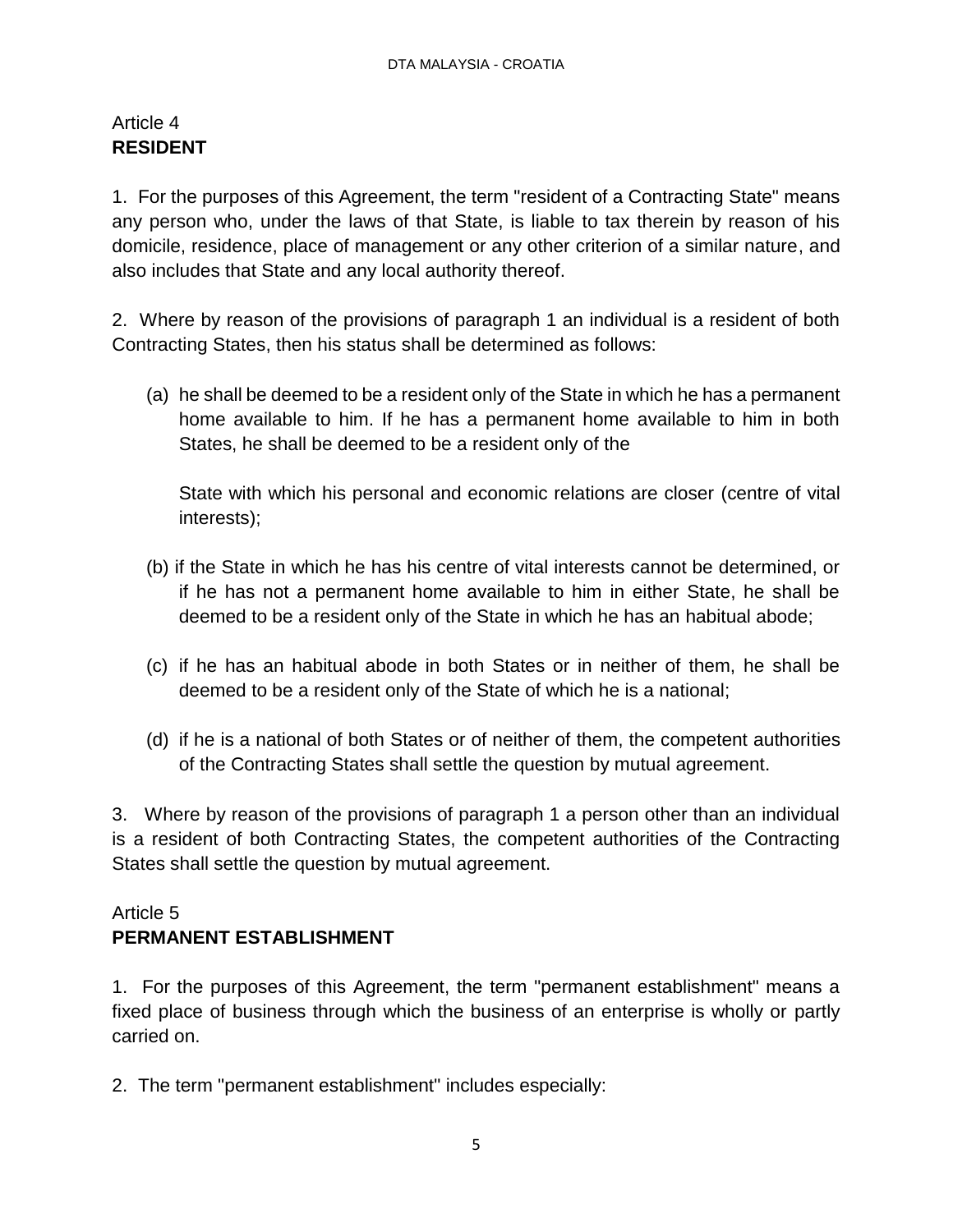- (a) a place of management;
- (b) a branch;
- (c) an office;
- (d) a factory;
- (e) a workshop;
- (f) a mine, an oil or gas well, a quarry or any other place of extraction of natural resources, including timber or other forest produce; and
- (g) a farm or plantation.

3. The term "permanent establishment" likewise encompasses a building site or construction, assembly or installation project or supervisory activities in connection therewith, but only if they last for more than 9 months.

4. Notwithstanding the preceding provisions of this Article, the term "permanent establishment" shall be deemed not to include:

- (a) the use of facilities solely for the purpose of storage, display or delivery of goods or merchandise belonging to the enterprise;
- (b) the maintenance of a stock of goods or merchandise belonging to the enterprise solely for the purpose of storage, display or delivery;
- (c) the maintenance of a stock of goods or merchandise belonging to the enterprise solely for the purpose of processing by another enterprise;
- (d) the maintenance of a fixed place of business solely for the purpose of purchasing goods or merchandise or of collecting information, for the enterprise;
- (e) the maintenance of a fixed place of business solely for the purpose of carrying on, for the enterprise, any other activity of a preparatory or auxiliary character;
- (f) the maintenance of a fixed place of business solely for any combination of activities mentioned in sub-paragraphs (a) to (e), provided that the overall activity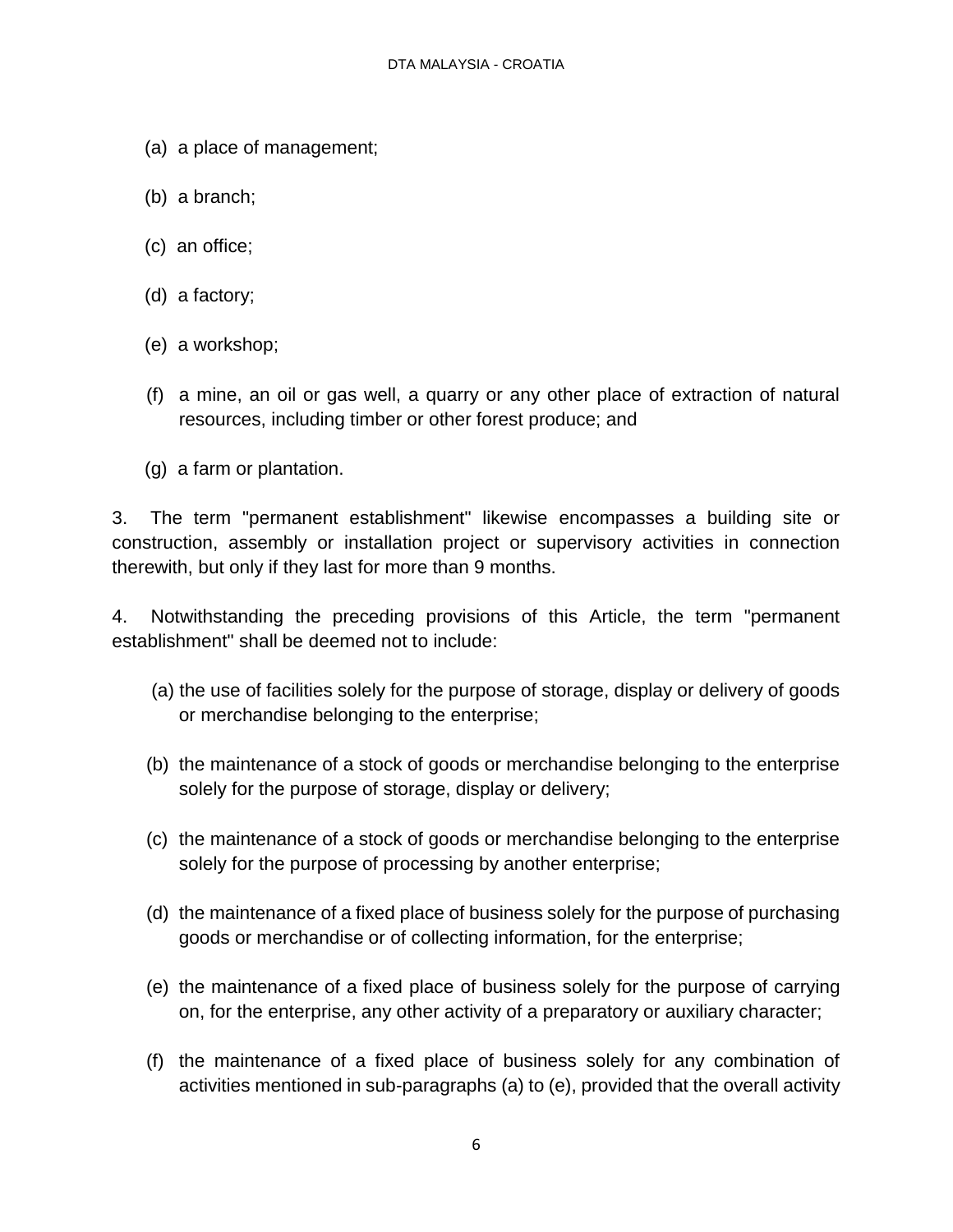of the fixed place of business resulting from this combination is of a preparatory or auxiliary character.

5. Notwithstanding the provisions of paragraphs (1) and (2), where a person - other than an agent of an independent status to whom paragraph (6) applies - is acting on behalf of an enterprise and has, and habitually exercises, in a Contracting State an authority to conclude contracts in the name of the enterprise, that enterprise shall be deemed to have a permanent establishment in that State in respect of any activities which that person undertakes for the enterprise, unless the activities of such person are limited to those mentioned in paragraph (4) which, if exercised through a fixed place of business, would not make this fixed place of business a permanent establishment under the provisions of that paragraph.

6. An enterprise of a Contracting State shall not be deemed to have a permanent establishment in the other Contracting State merely because it carries on business in that other State through a broker, general commission agent or any other agent of an independent status, provided that such persons are acting in the ordinary course of their business.

7. The fact that a company which is a resident of a Contracting State controls or is controlled by a company which is a resident of the other Contracting State, or which carries on business in that other State (whether through a permanent establishment or otherwise), shall not of itself constitute either company a permanent establishment of the other.

#### Article 6

# **INCOME FROM IMMOVABLE PROPERLY**

1. Income derived by a resident of a Contracting State from immovable property situated in the other Contracting State may be taxed in that other State.

2. The term "immovable property" shall have the meaning which it has under the law of the Contracting State in which the property in question is situated. The term shall in any case include property accessory to immovable property, livestock and equipment used in agriculture and forestry, rights to which the provisions of general law respecting landed property apply, usufruct of immovable property and rights to variable or fixed payments as consideration for the working of, or the right to work, mineral deposits, sources and other natural resources. Ships, boats and aircraft shall not be regarded as immovable property.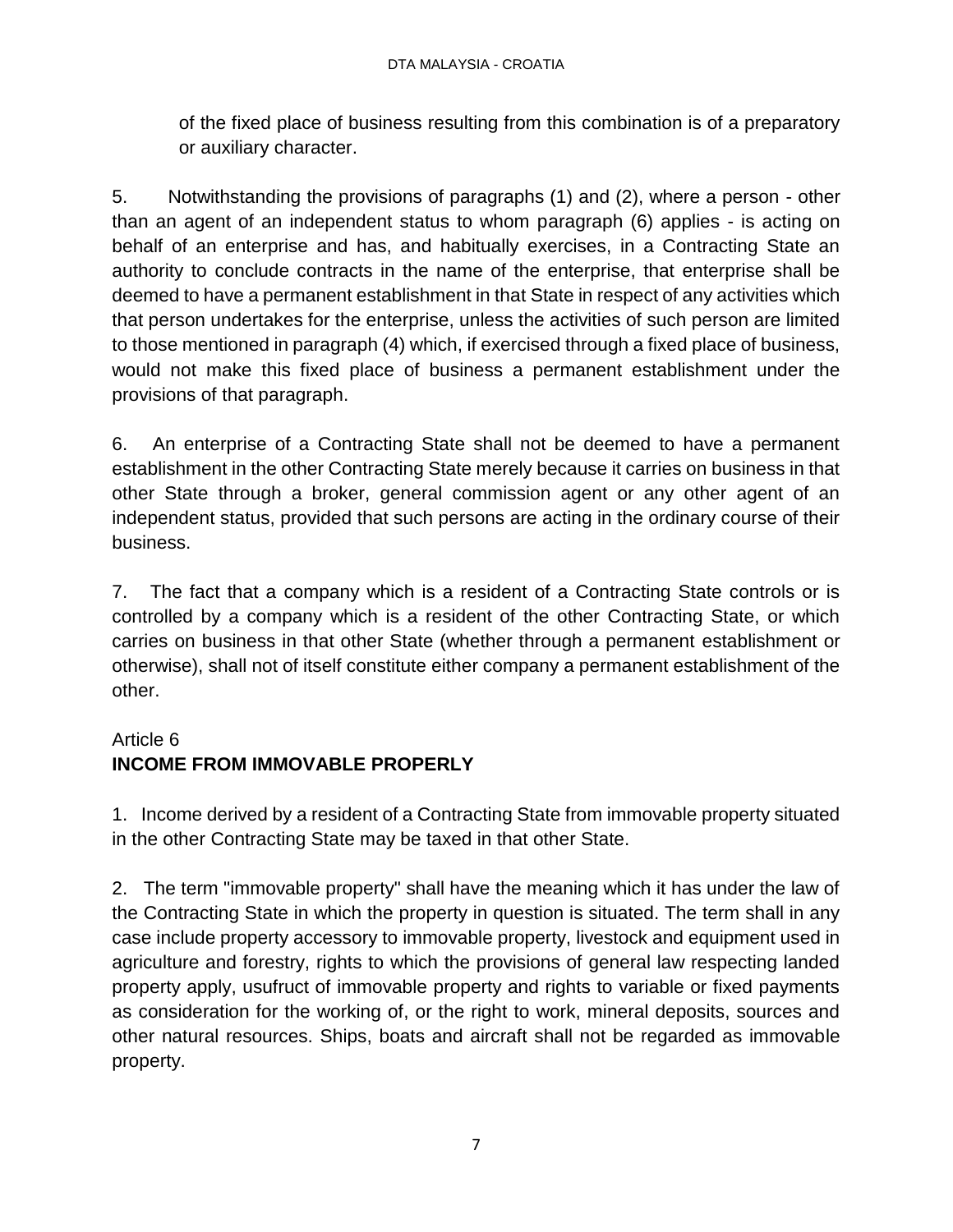3. The provisions of paragraph (1) shall apply to income derived from the direct use, letting, or use in any other form of immovable property.

4. The provisions of paragraphs (1) and (3) shall also apply to the income from immovable property of an enterprise and to income from immovable property used for the performance of independent personal services.

### Article 7 **BUSINESS PROFITS**

1. The profits of an enterprise of a Contracting State shall be taxable only in that State unless the enterprise carries on business in the other Contracting State through a permanent establishment situated therein. If the enterprise carries on business as aforesaid, the profits of the enterprise may be taxed in the other State but only so much of them as is attributable to that permanent establishment.

2. Subject to the provisions of paragraph (3), where an enterprise of a Contracting State carries on business in the other Contracting State through a permanent establishment situated therein, there shall in each Contracting State be attributable to that permanent establishment the profits which it might be expected to make if it were a distinct and separate enterprise engaged in the same or similar activities under the same or similar conditions and dealing wholly independently with the enterprise of which it is a permanent establishment.

3. In determining the profits of a permanent establishment, there shall be allowed as deductions expenses which are incurred for the purposes of the permanent establishment, including executive and general administrative expenses so incurred, whether in the State in which the permanent establishment is situated or elsewhere. This provision shall apply subject to limitations under domestic law.

4. No profits shall be attributed to a permanent establishment by reason of the mere purchase by that permanent establishment of goods or merchandise for the enterprise.

5. For the purposes of the preceding paragraphs, the profits to be attributed to the permanent establishment shall be determined by the same method year by year unless there is good and sufficient reason to the contrary.

6. Where profits include items of income which are dealt with separately in other Articles of this Agreement, then the provisions of those Articles shall not be affected by the provisions of this Article.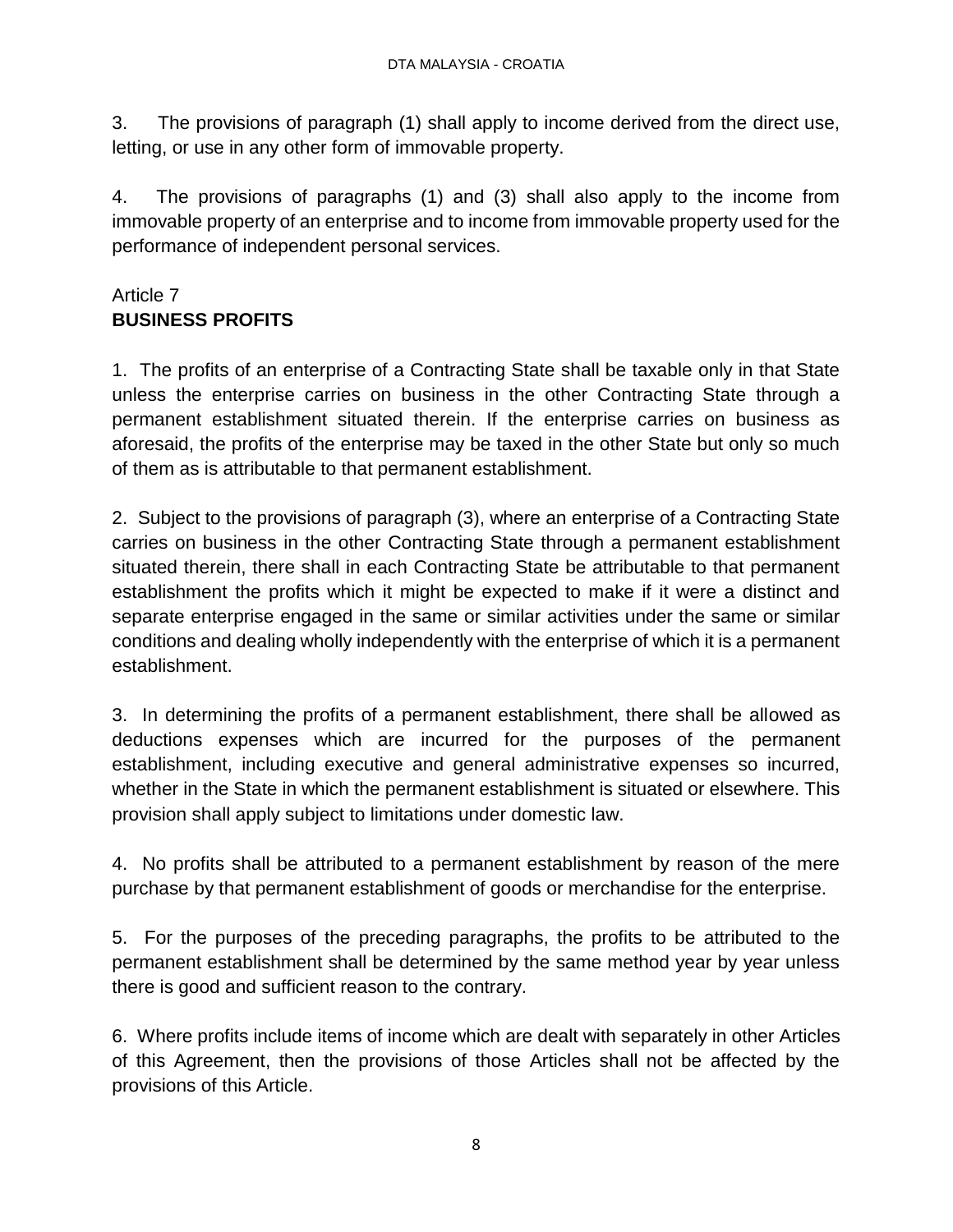### Article 8 **SHIPPING AND AIR TRANSPORT**

1. Profits derived by an enterprise, which is a resident of a Contracting State from the operation of ships or aircraft in international traffic shall be taxable only in that State.

2. The provisions of paragraph (1) shall also apply to profits from the participation in a pool, a joint business or an international operating agency.

### Article 9 **ASSOCIATED ENTERPRISES**

1. Where-

(a) an enterprise of a Contracting State participates directly or indirectly in the management, control or capital of an enterprise of the other Contracting State, or

(b) the same persons participate directly or indirectly in the management, control or capital of an enterprise of a Contracting State and an enterprise of the other Contracting State, and in either case conditions are made or imposed between the two enterprises in their commercial or financial relations which differ from those which would be made between independent enterprises, then any profits which would, but for those conditions, have accrued to one of the enterprises, but, by reason of those conditions, have not so accrued, may be included in the profits of that enterprise and taxed accordingly.

2. Where a Contracting State includes in the profits of an enterprise of that State - and taxes accordingly - profits on which an enterprise of the other Contracting State has been charged to tax in that other State and the profits so included are profits which would have accrued to the enterprise of the first-mentioned State if the conditions made between the two enterprises had been those which would have been made between independent enterprises, then that other State shall make an appropriate adjustment to the amount of the tax charged therein on those profits. In determining such adjustment, due regard shall be had to the other provisions of this Agreement and the competent authorities of the Contracting States shall if necessary consult each other.

### Article 10 **DIVIDENDS**

1. Dividends paid by a company which is a resident of a Contracting State to a resident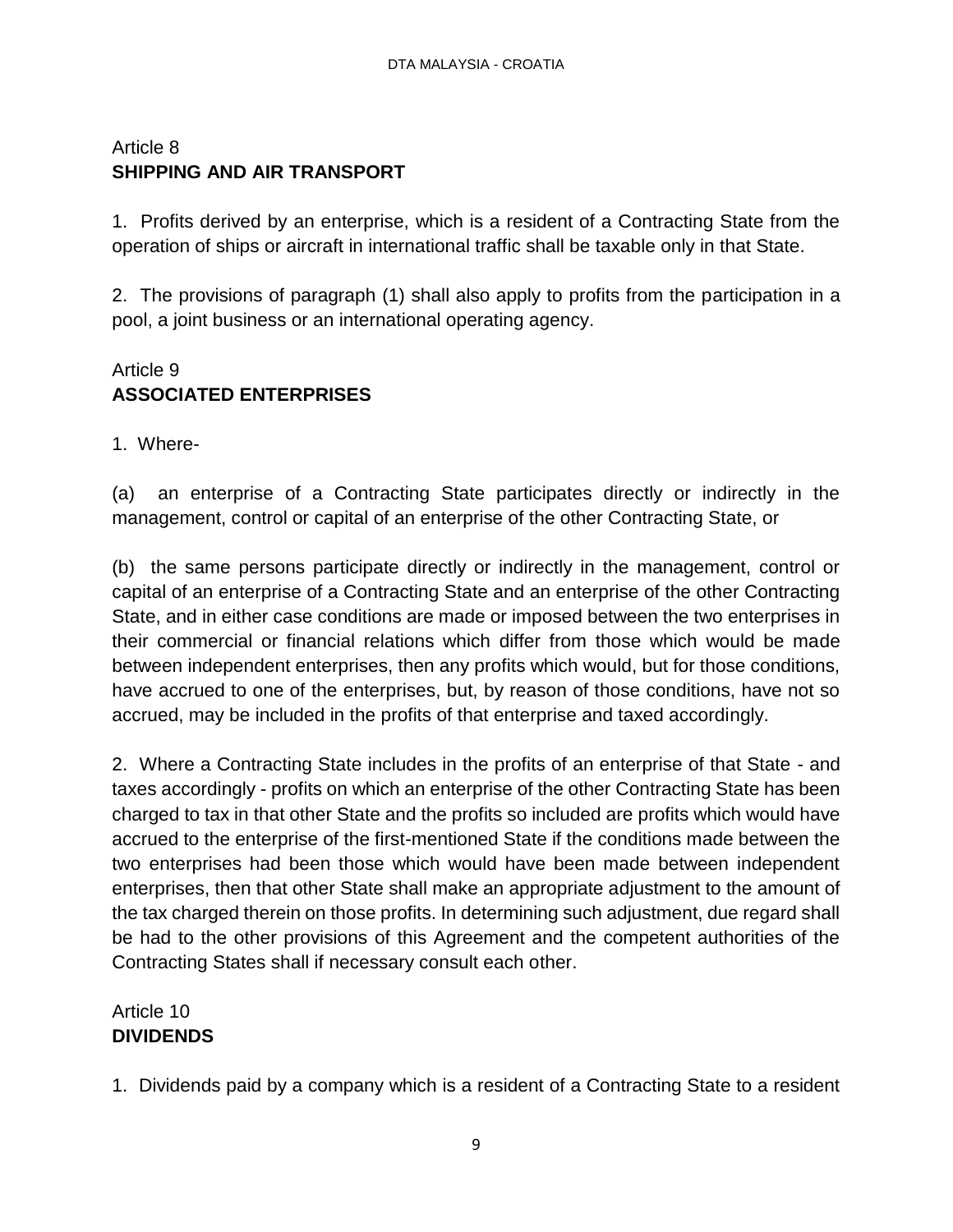of the other Contracting State may be taxed in that other State.

2. However, such dividends may also be taxed in the Contracting State of which the company paying the dividends is a resident and according to the laws of that State, but if the beneficial owner of the dividends is a resident of the other Contracting State, the tax so charged shall not exceed:

- (a) 5 % of the gross amount of the dividends if the beneficial owner is a company (other than a partnership) which holds directly at least 10 per cent of the capital of the company paying the dividends;
- (b) 10 % of the gross amount of the dividends in all other cases. This paragraph shall not affect the taxation of the company in respect of the profits out of which the dividends are paid.

3. The term "dividends" as used in this Article means income from shares or other rights, not being debt-claims, participating in profits, as well as income from other corporate rights which is subjected to the same taxation treatment as income from shares by the laws of the State of which the company making the distribution is a resident.

4. The provisions of paragraphs (1) and (2) shall not apply if the beneficial owner of the dividends, being a resident of a Contracting State, carries on business in the other Contracting State of which the company paying the dividends is a resident, through a permanent establishment situated therein, or performs in that other State independent personal services from a fixed base situated therein, and the holding in respect of which the dividends are paid is effectively connected with such permanent establishment or fixed base. In such case the provisions of Article 7 or Article 14, as the case may be, shall apply.

5. Where a company which is a resident of a Contracting State derives profits or income from the other Contracting State, that other State may not impose any tax on the dividends paid by the company, except insofar as such dividends are paid to a resident of that other State or insofar as the holding in respect of which the dividends are paid is effectively connected with a permanent establishment or a fixed base situated in that other State, nor subject the company's undistributed profits to a tax on the company's undistributed profits, even if the dividends paid or the undistributed profits consist wholly or partly of profits or income arising in such other State.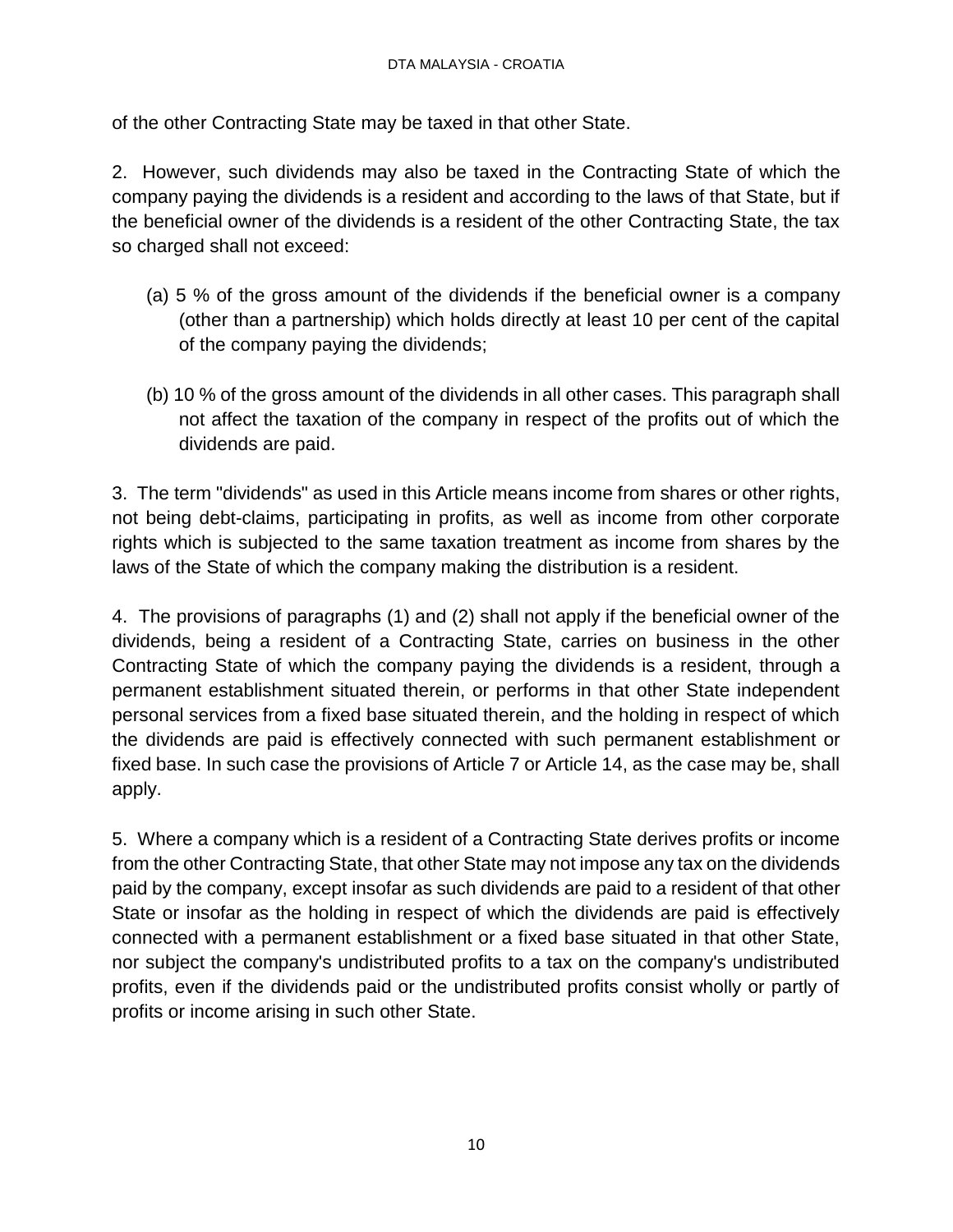#### Article 11 **INTEREST**

1. Interest arising in a Contracting State and paid to a resident of the other Contracting State may be taxed in that other State.

2. However, such interest may also be taxed in the Contracting State in which it arises and according to the laws of that State, but if the beneficial owner of the interest is a resident of the other Contracting State, the tax so charged shall not exceed 10 per cent of the gross amount of the interest.

3. The term "interest" as used in this Article means income from debt-claims of every kind, whether or not secured by mortgage and whether or not carrying a right to participate in the debtor's profits, and in particular, income from government securities and income from bonds or debentures. Penalty charges for late payment shall not be regarded as interest for the purpose of this Article.

4. Notwithstanding the provisions of paragraph (2), the Government of a Contracting State shall be exempt from tax in the other Contracting State in respect of interest derived by the Government from that other State.

- 5. For the purposes of paragraph (4), the term "Government":
	- (a) in case of Malaysia means the Government of Malaysia and shall include:
		- (i) the governments of the States;
		- (ii) the local authorities;
		- (iii) the statutory bodies engaged in governmental functions; and
		- (iv) the Bank Negara Malaysia;
	- (b) in the case of Croatia means the Government of Croatia and shall include:
		- (i) the statutory bodies engaged in governmental functions;
		- (ii) the local authorities; and
		- (iii) the National Bank of Croatia.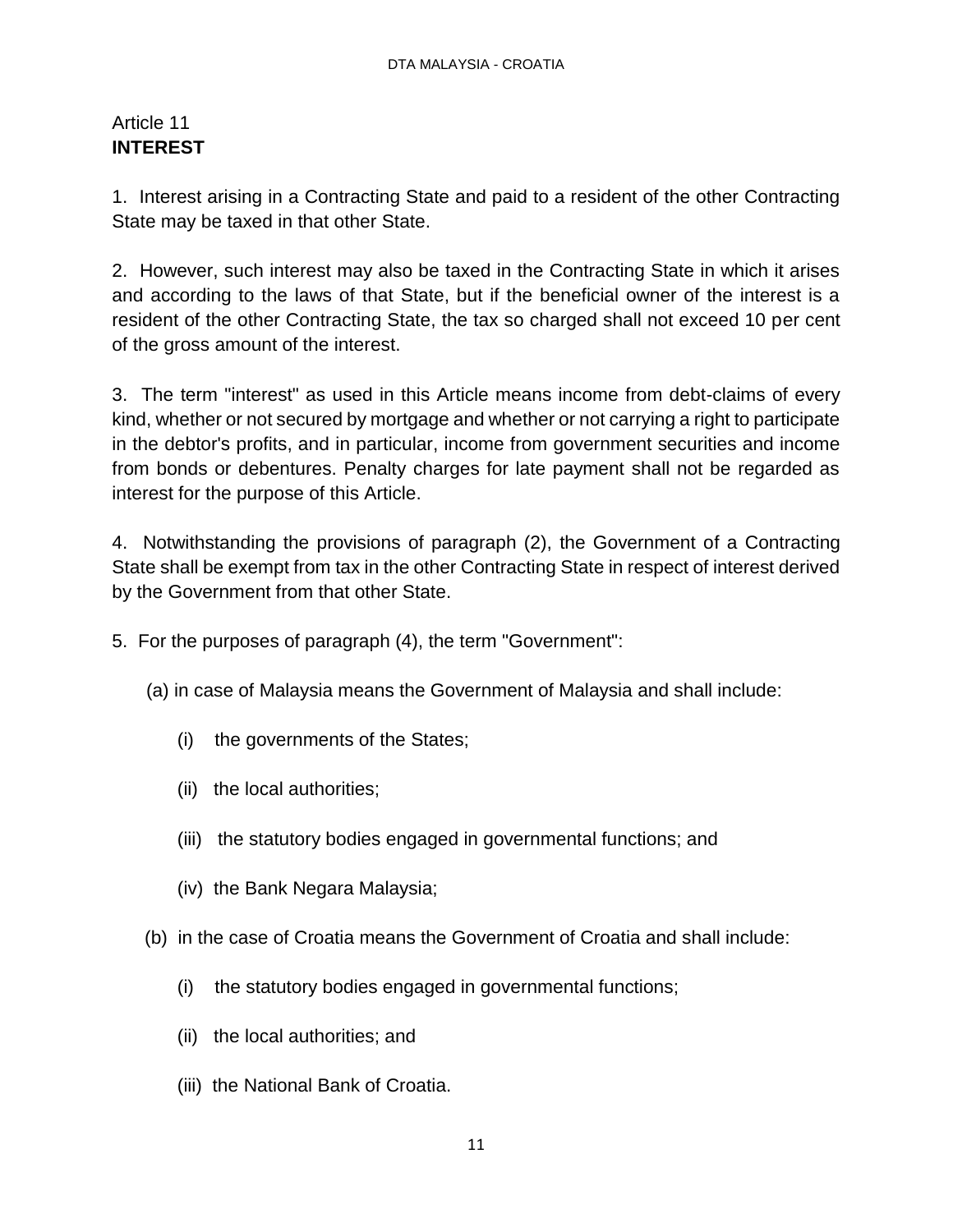6. The provisions of paragraphs (1) and (2) shall not apply if the beneficial owner of the interest, being a resident of a Contracting State, carries on business in the other Contracting State in which the interest arises, through a permanent establishment situated therein, or performs in that other State independent personal services from a fixed base situated therein, and the debt-claim in respect of which the interest is paid is effectively connected with such permanent establishment or fixed base. In such case the provisions of Article 7 or Article 14, as the case may be, shall apply.

7. Interest shall be deemed to arise in a Contracting State when the payer is that State itself, local authority or statutory body or a resident of that State. Where, however, the person paying the interest, whether he is a resident of a Contracting State or not, has in a Contracting State a permanent establishment or a fixed base in connection with which the indebtedness on which the interest is paid was incurred, and such interest is borne by such permanent establishment or fixed base, then such interest shall be deemed to arise in the State in which the permanent establishment or fixed base is situated.

8. Where, by reason of a special relationship between the payer and the beneficial owner or between both of them and some other person, the amount of the interest, having regard to the debt-claim for which it is paid, exceeds the amount which would have been agreed upon by the payer and the beneficial owner in the absence of such relationship, the provisions of this Article shall apply only to the last-mentioned amount. In such case, the excess part of the payments shall remain taxable according to the laws of each Contracting State, due regard being had to the other provisions of this Agreement.

### Article 12 **ROYALTIES**

(1) Royalties arising in a Contracting State and paid to a resident of the other Contracting State may be taxed in that other State.

(2) However, such royalties may also be taxed in the Contracting State in which they arise, and according to the laws of that Contracting State, but if the recipient is the beneficial owner of the royalties, the tax so charged shall not exceed 10 % of the gross amount of the royalties.

(3) The term "royalties" as used in this Article means payments of any kind received as a consideration for the use of, or the right to use, any copyright of literary, artistic or scientific work including cinematographic films, films or tapes or other means for radio or television broadcasting, any patent, trade mark, design or model, plan, secret formula or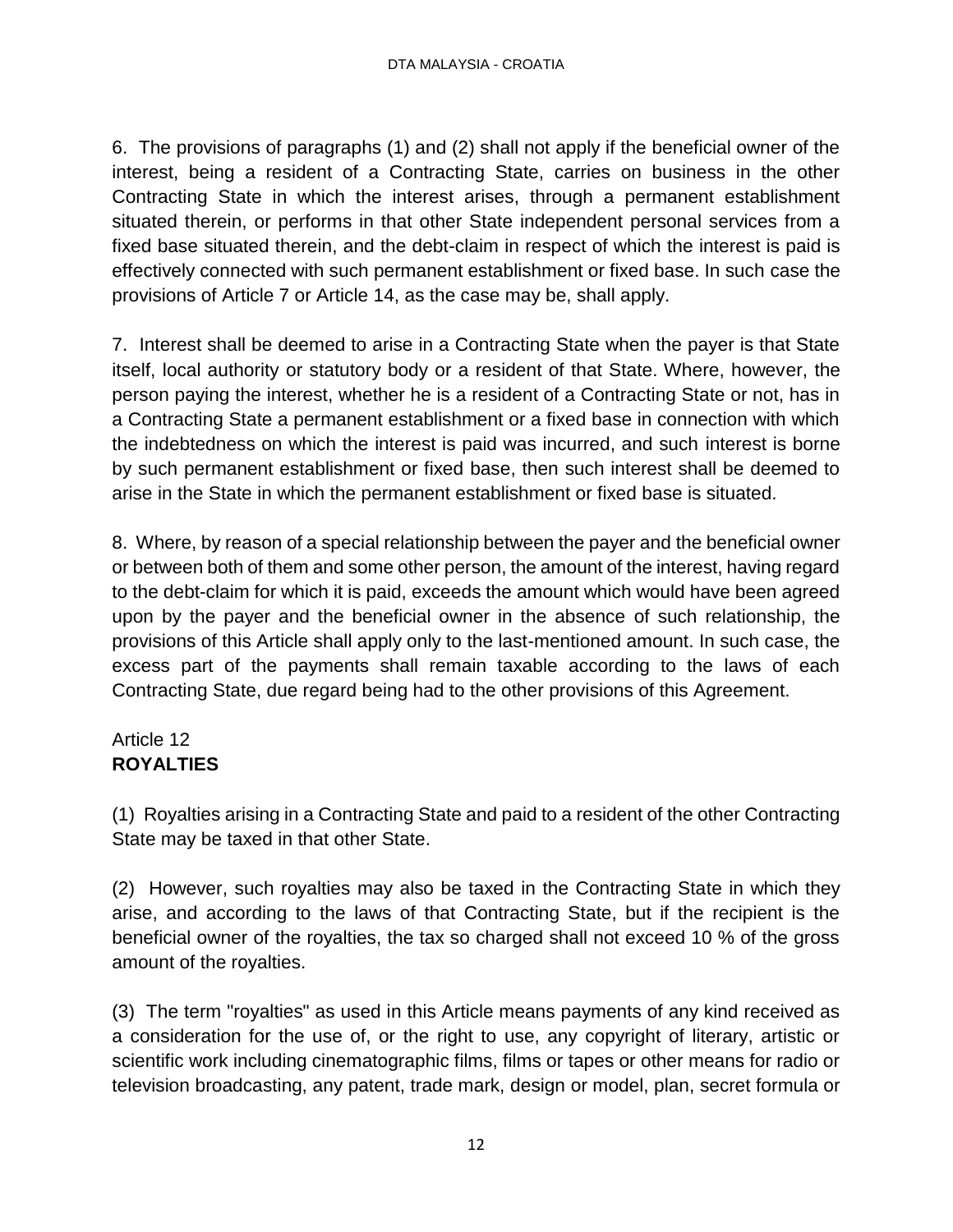process, or industrial, commercial or scientific equipment, or for information concerning industrial, commercial or scientific experience (know-how).

(4) The provisions of paragraphs (1) and (2) shall not apply if the beneficial owner of the royalties, being a resident of a Contracting State, carries on business in the other Contracting State in which the royalties arise, through a permanent establishment situated therein, or performs in that other State independent personal services from a fixed base situated therein, and the right or property in respect of which the royalties are paid is effectively connected with such permanent establishment or fixed base. In such case the provisions of Article 7 or Article 14, as the case may be, shall apply.

(5) Royalties shall be deemed to arise in a Contracting State when the payer is that State itself, local authority or statutory body or a resident of that State. Where, however, the person paying the royalties, whether he is a resident of a Contracting State or not, has in a Contracting State a permanent establishment or a fixed base in connection with which the liability to pay the royalties was incurred, and such royalties are borne by such permanent establishment or fixed base, then such royalties shall be deemed to arise in the Contracting State in which the permanent establishment or the fixed base is situated.

(6) Where, by reason of a special relationship between the payer and the beneficial owner or between both of them and some other person, the amount of the royalties, having regard to the use, right or information for which they are paid, exceeds the amount which would have been agreed upon by the payer and the beneficial owner in the absence of such relationship, the provisions of this Article shall apply only to the last-mentioned amount. In such case, the excess part of the payments shall remain taxable according to the laws of each Contracting State, due regard being had to the other provisions of this Agreement.

# Article 13 **GAINS FROM THE ALIENATION OF PROPERTY**

(1) Gains derived by a resident of a Contracting State from the alienation of immovable property referred to in Article 6 and situated in the other Contracting State may be taxed in that other State.

(2) Gains from the alienation of movable property forming part of the business property of a permanent establishment which an enterprise of a Contracting State has in the other Contracting State or of movable property pertaining to a fixed base available to a resident of a Contracting State in the other Contracting State for the purpose of performing independent personal services, including such gains from the alienation of such a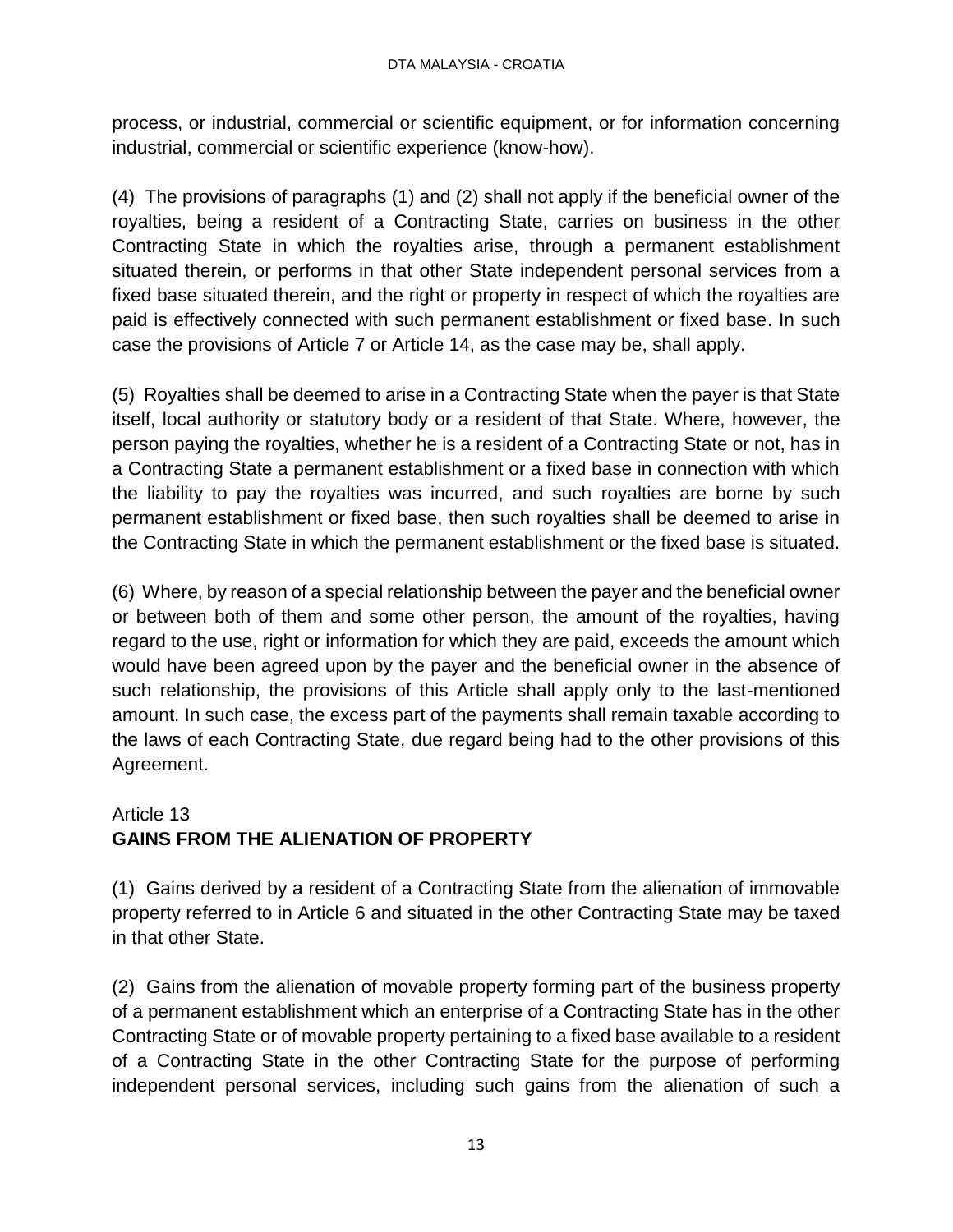permanent establishment (alone or with the whole enterprise) or of such fixed base, may be taxed in that other State.

(3) Gains from the alienation of ships or aircraft operated by an enterprise of a Contracting State in international traffic and movable property pertaining to the operation of such ships or aircraft shall be taxable only in the State of which the enterprise is a resident.

(4) Gains from the alienation of any property other than that referred to in paragraphs (1) to (3), shall be taxable only in the Contracting State of which the alienator is a resident.

### Article 14 **INDEPENDENT PERSONAL SERVICES**

(1) Income derived by a resident of a Contracting State in respect of professional services or other activities of an independent character shall be taxable only in that State unless he has a fixed base regularly available to him in the other Contracting State for the purpose of performing his activities. If he has such a fixed base, the income may be taxed in the other State but only so much of it as is attributable to that fixed base.

(2) The term "professional services" includes especially independent scientific, literary, artistic, educational or teaching activities as well as the independent activities of physicians, lawyers, engineers, architects, dentists and accountants.

#### Article 15 **DEPENDENT PERSONAL SERVICES**

(1) Subject to the provisions of Articles 16, 18, 19, 20 and 21 salaries, wages and other similar remuneration derived by a resident of a Contracting State in respect of an employment shall be taxable only in that State unless the employment is exercised in the other Contracting State. If the employment is so exercised, such remuneration as is derived therefrom may be taxed in that other State.

(2) Notwithstanding the provisions of paragraph (1), remuneration derived by a resident of a Contracting State in respect of an employment exercised in the other Contracting State shall be taxable only in the first-mentioned State if:

(a) the recipient is present in the other State for a period or periods not exceeding in the aggregate 183 days in the calendar year concerned; and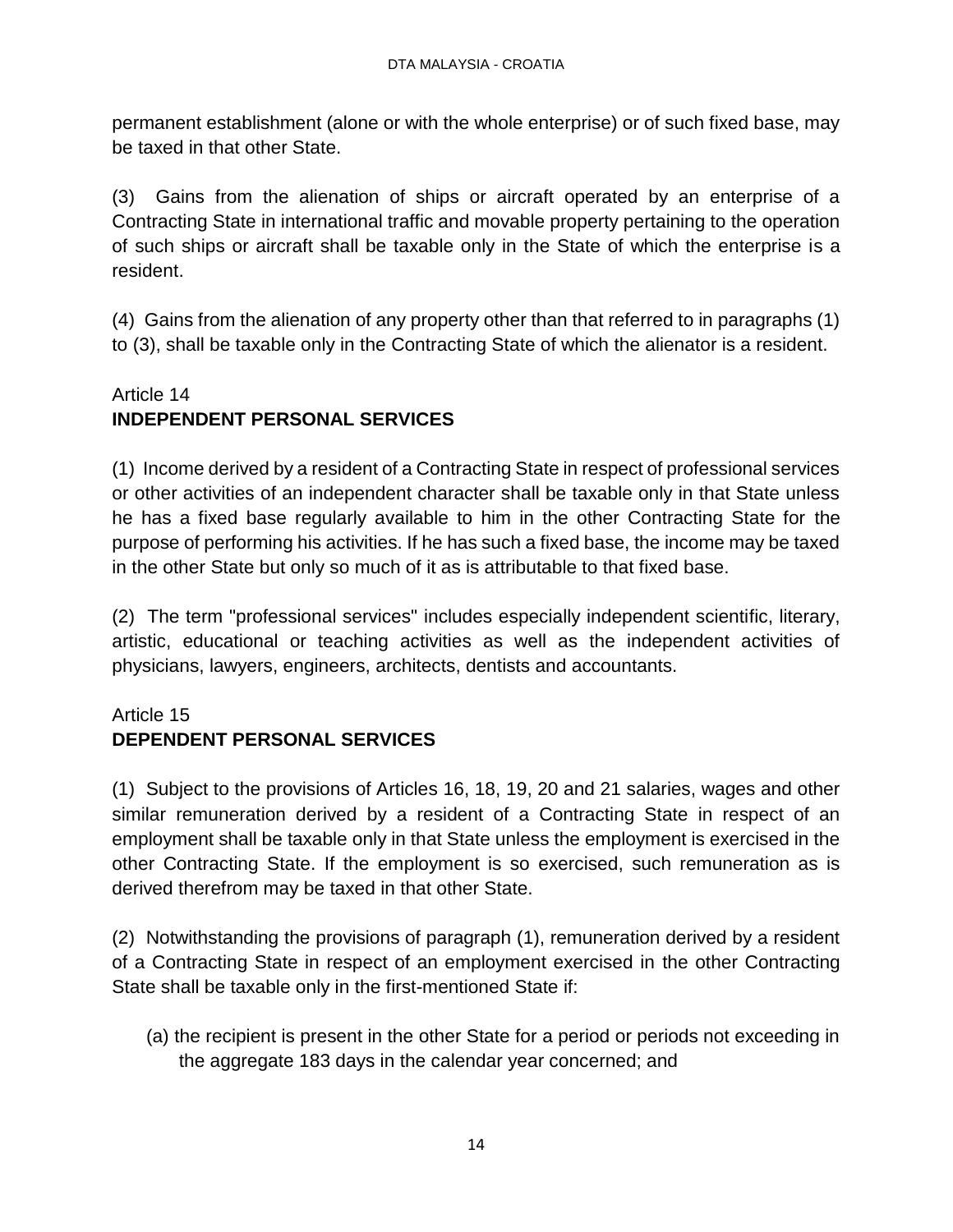- (b) the remuneration is paid by, or on behalf of, an employer who is not a resident of the other State; and
- (c) the remuneration is not borne by a permanent establishment which the employer has in the other State.

(3) Notwithstanding the preceding provisions of this Article, remuneration derived in respect of an employment exercised aboard a ship or aircraft operated in international traffic by an enterprise which is a resident of a Contracting State may be taxed in that State.

# Article 16 **DIRECTORS' FEES**

Directors' fees and other similar payments derived by a resident of a Contracting State in his capacity as a member of the board of directors of a company which is a resident of the other Contracting State, may be taxed in that other State.

### Article 17 **ARTISTES AND SPORTSMEN**

(1) Notwithstanding the provisions of Articles 14 and 15, income derived by a resident of a Contracting State as an entertainer, such as a theatre, motion picture, radio or television artiste, or a musician, or as a sportsman, from his personal activities as such exercised in the other Contracting State, may be taxed in that other State.

(2) Where income in respect of personal activities exercised by an entertainer or a sportsman in his capacity as such accrues not to the entertainer or sportsman himself but to another person, that income may, notwithstanding the provisions of Articles 7, 14 and 15, be taxed in the Contracting State in which the activities of the entertainer or sportsman are exercised.

#### Article 18 **PENSIONS**

Subject to the provisions of paragraph (2) of Article 19, pensions and other similar remuneration, paid to a resident of a Contracting State; in consideration of past employment shall be taxable only in that State.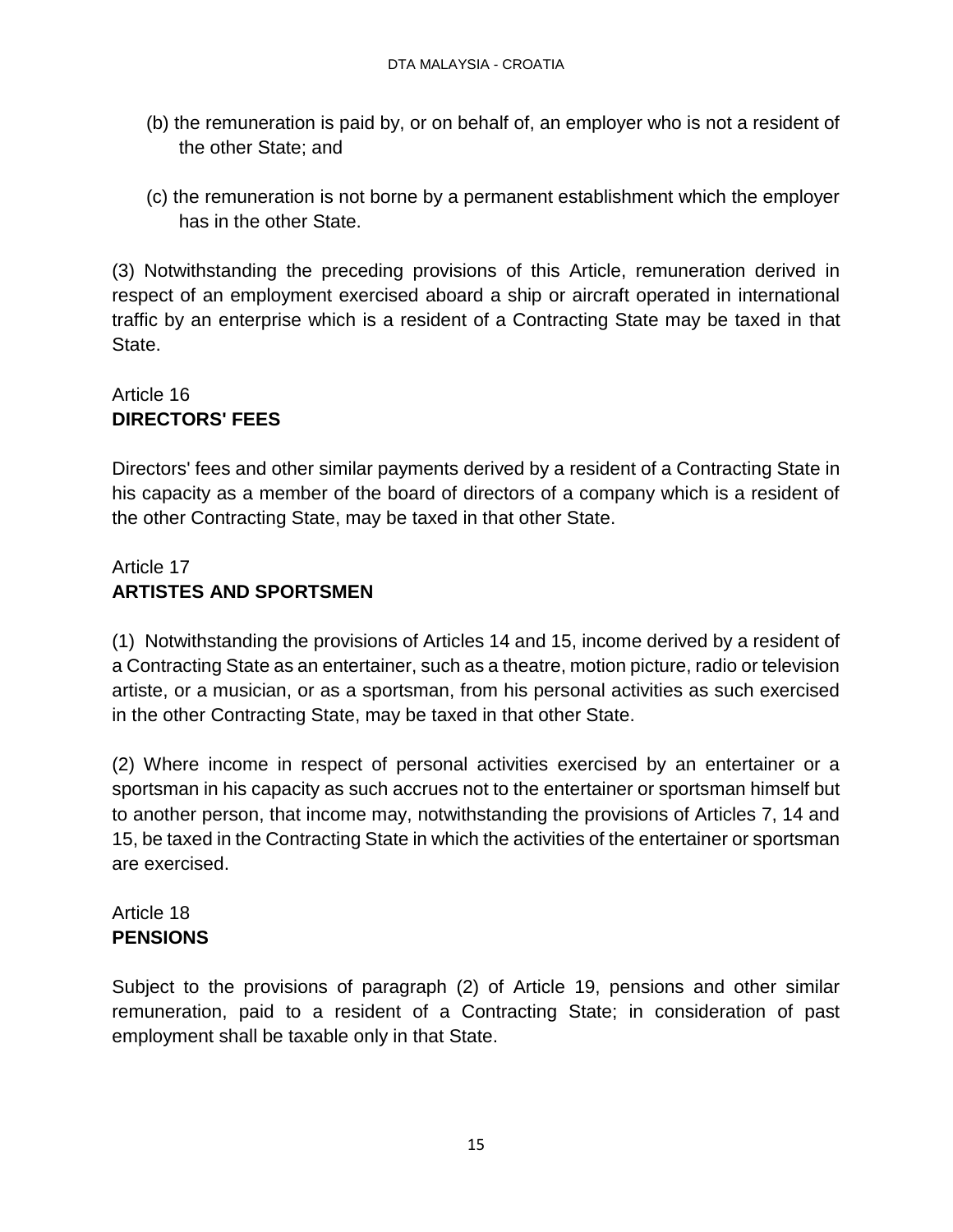### Article 19 **GOVERNMENT SERVICE**

(1) (a) Salaries, wages and other similar remuneration, other than a pension, paid by a Contracting State or a local authority or a statutory body thereof to an individual in respect of services rendered to that State or local authority or statutory body shall be taxable only in that State.

(b) However, such salaries, wages and other similar remuneration shall be taxable only in the other Contracting State if the services are rendered in that State and the individual is a resident of that State who:

- (i) is a national of that State; or
- (ii) did not become a resident of that State solely for the purpose of performing the services.

(2) (a) Any pension paid by, or out of funds created by, a Contracting State or a local authority or a statutory body thereof to an individual in respect of services rendered to that State or local authority or statutory body shall be taxable only in that State.

(b) However, such pension shall be taxable only in the other Contracting State if the individual is a resident of, and a national of, that State.

(3) The provisions of Articles 15, 16, 17 and 18 shall apply to salaries, wages and other similar remuneration and pensions in respect of services rendered in connection with a business carried on by a Contracting State or a local authority or a statutory body thereof.

### Article 20 **STUDENTS AND TRAINEES**

An individual who is or was immediately before visiting a Contracting State a resident of the other Contracting State and who is temporarily present in the first-mentioned State solely:

- (a) as a student at a university, college, school or other similar educational institution in that other State;
- (b) as a trainee;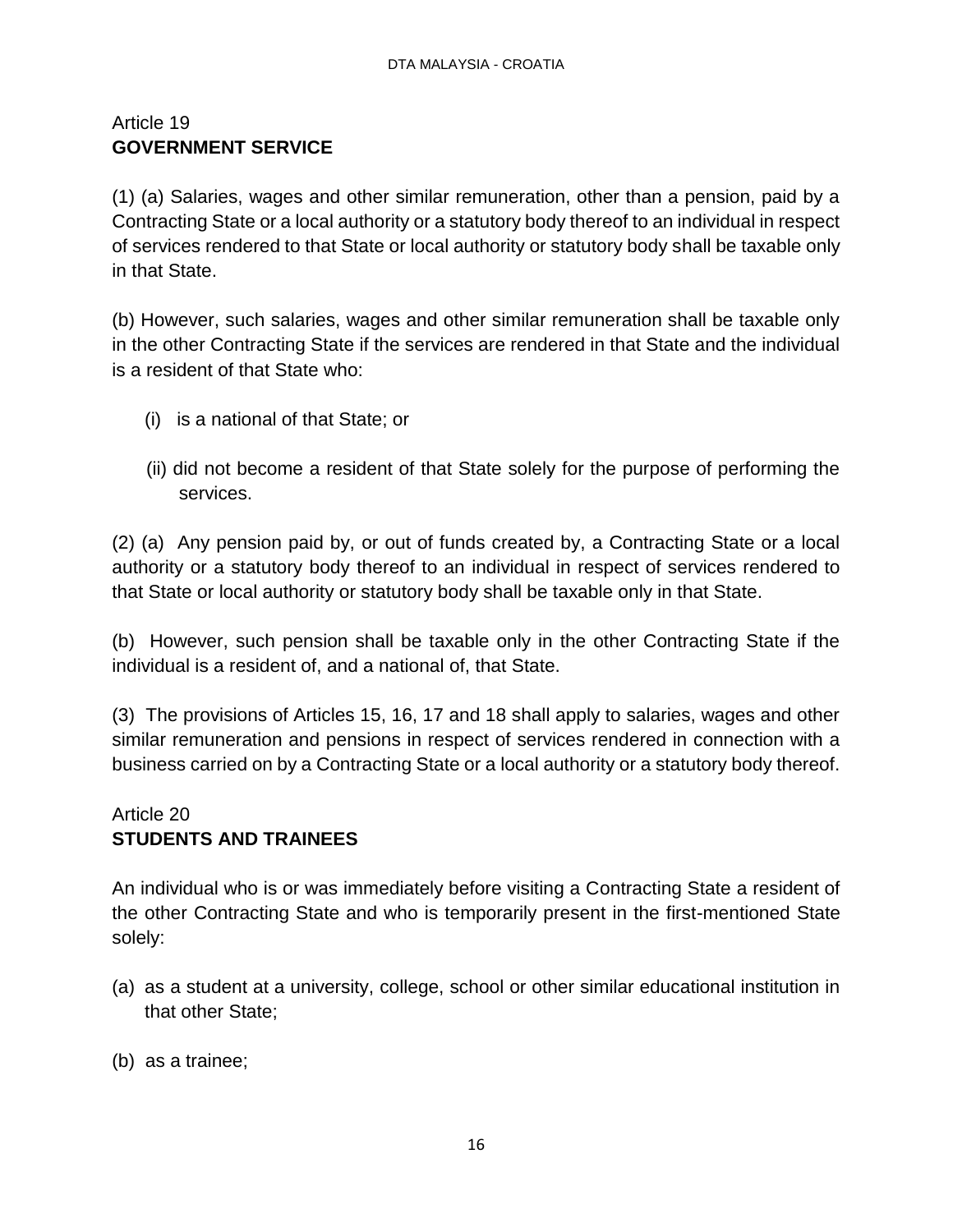- (c) as a recipient of a grant, allowance or award for the primary purpose of study, research or training from the government of either State or from a scientific, educational, religious or charitable organization or under a technical assistance program entered into by the Government of a Contracting State, shall from the date of his first arrival in that State in connection with that visit, be exempt from tax in that State:
	- (i) on all payments received for the purpose of his maintenance, education or training, provided that such payments arise from sources outside that State; and
	- (ii) the amount of such a grant, allowance, or award; and
	- (iii) for a period not exceeding 5 years, on any remuneration not exceeding 2500 US dollars per calendar year for dependent personal services rendered in that State with a view to supplementing the resources available to him for such purposes.

### Article 21 **PROFESSORS, TEACHERS AND RESEARCHERS**

(1) An individual who is or was immediately before visiting a Contracting State a resident of the other Contracting State and who is present in the first-mentioned State for a period not exceeding two years for the purpose of carrying out research or for teaching at a public university, college, institution primarily for research purposes or other similar public institutions, shall be exempt from tax in the first-mentioned State on any remuneration received for such an activity, provided that such remunerations arise from sources outside that State.

(2) This Article shall not apply to income from research if such research is undertaken primarily for the private benefit of a specific person or persons.

### Article 22 **OTHER INCOME**

(1) Items of income of a resident of a Contracting State not dealt with in the foregoing Articles of this Agreement shall be taxable only in that Contracting State except if such income is derived from sources in the other Contracting State, it may also be taxed in that other State.

(2) The provisions of paragraph (1) shall not apply to income, other than income from immovable property as defined in paragraph (2) of Article 6, if the recipient of such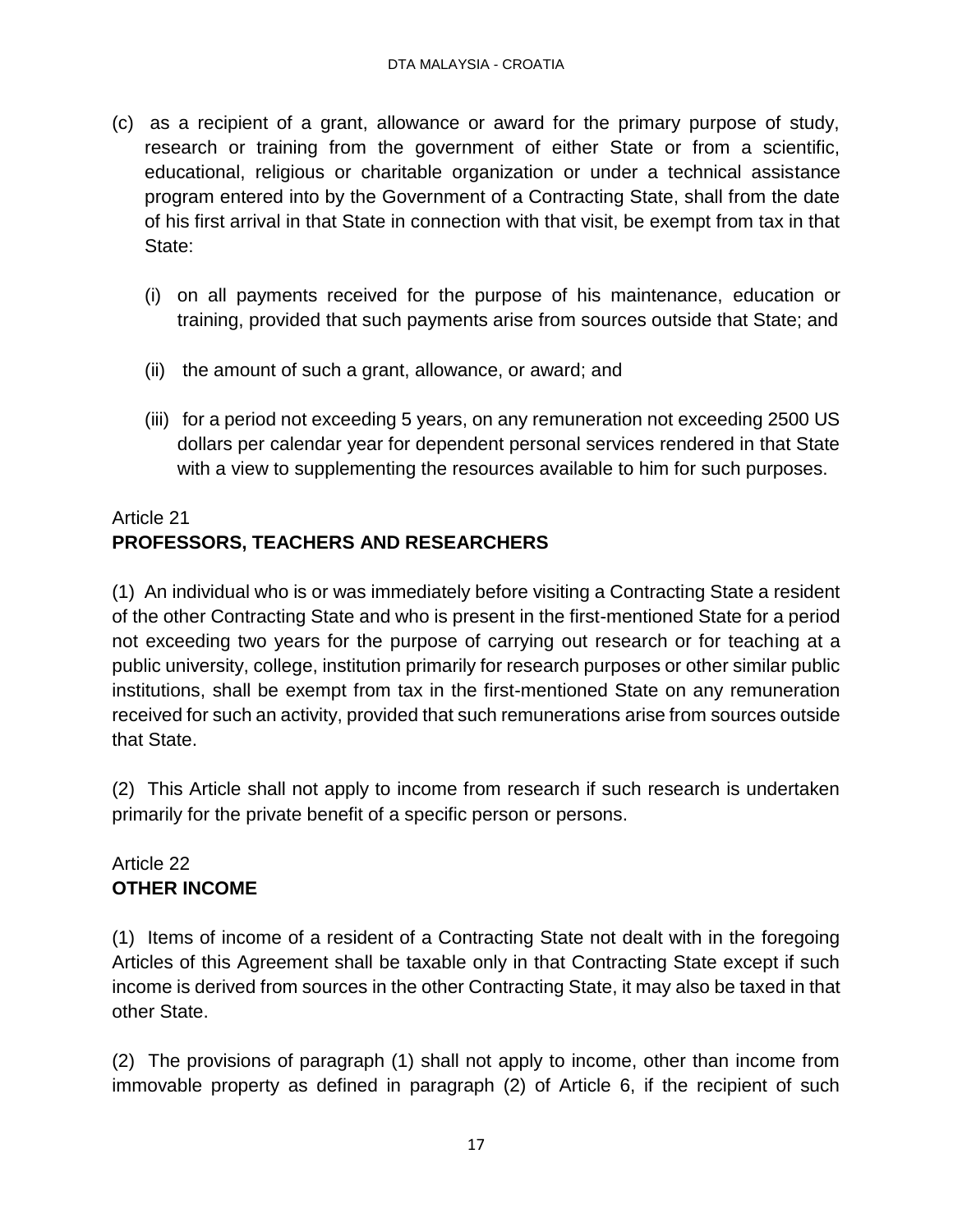income, being a resident of a Contracting State, carries on business in the other Contracting State through a permanent establishment situated therein, or performs in that other State independent personal services from a fixed base situated therein, and the right or property in respect of which the income is paid is effectively connected with such permanent establishment or fixed base. In such case the provisions of Article 7 or Article 14, as the case may be, shall apply.

### Article 23 **ELIMINATION OF DOUBLE TAXATION**

(1) In the case of Croatia, where a resident of Croatia derives income which, in accordance with the provisions of this Agreement, may be taxed in Malaysia, Croatia shall allow as a deduction from the tax on the income of that resident, an amount equal to the income tax paid in Malaysia. Where such income is a dividend paid by a company which is a resident of Malaysia to a company which is a resident of Croatia and which owns not less than 10 per cent of the shares of the company paying the dividend, the deduction shall take into account Malaysian tax payable by that company in respect of its income out of which the dividend is paid. The deduction shall not, however, exceed that part of Croatian tax, as computed before the deduction is given, which is appropriate to such item of income.

(2) Subject to the laws of Malaysia regarding the allowance as a credit against Malaysian tax of tax payable in any country other than Malaysia, the Croatian tax payable under the laws of Croatia and in accordance with this Agreement by a resident of Malaysia in respect of income derived from Croatia shall be allowed as a credit against Malaysian tax payable in respect of that income. Where such income is a dividend paid by a company which is a resident of Croatia to a company which is a resident of Malaysia and which owns not less than 10 per cent of the voting shares of the company paying the dividend, the credit shall take into account Croatian tax payable by that company in respect of its income out of which the dividend is paid. The credit shall not, however, exceed that part of Malaysian tax, as computed before the credit is given, which is appropriate to such item of income.

(3) For the purposes of paragraph (2), the term "Croatian tax payable" shall be deemed to include Croatian tax which would, under the laws of Croatia and in accordance with this Agreement, have been payable on income derived from sources in Croatia had the income not been exempted from Croatian tax laws for the promotion of economic development of Croatia.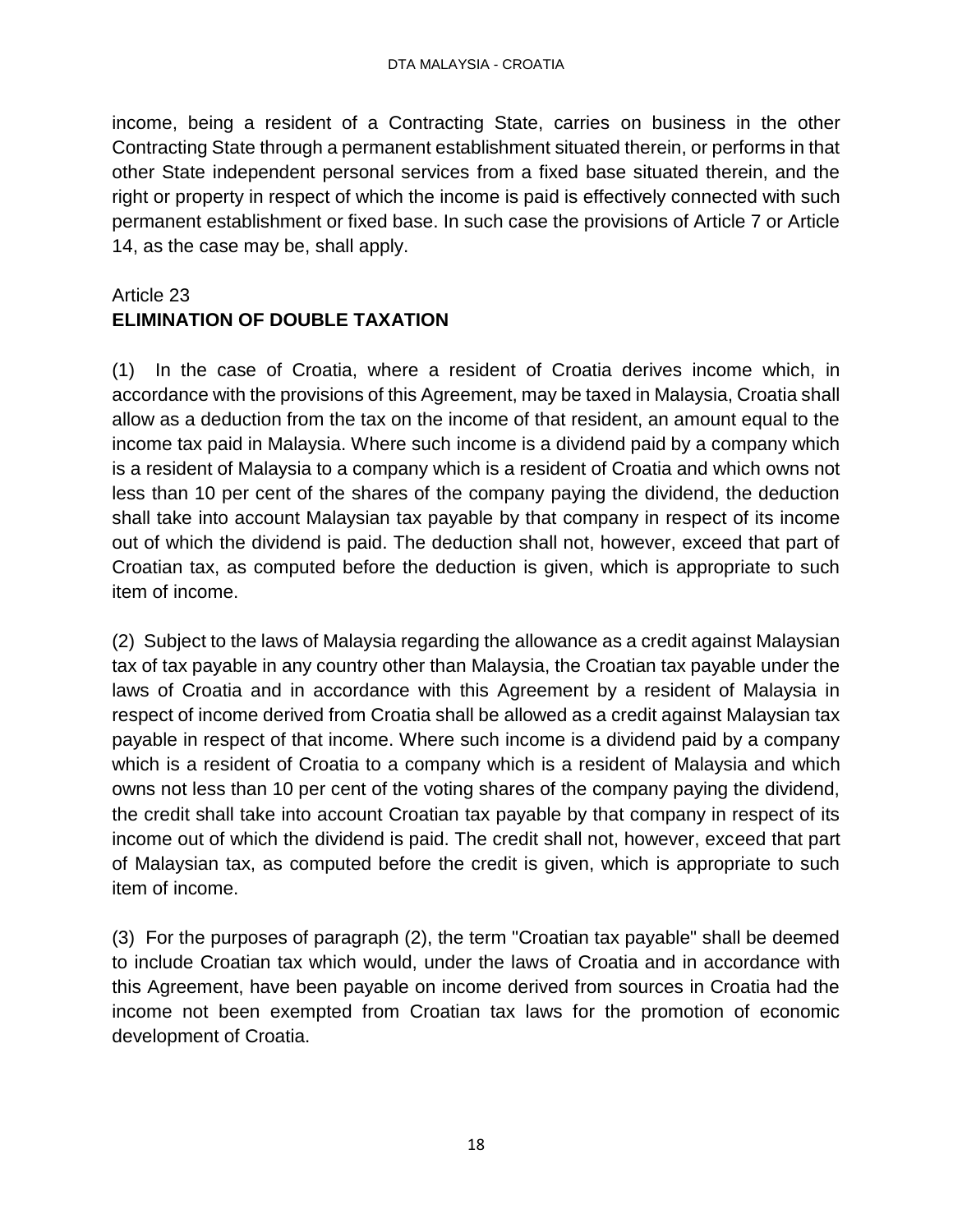### Article 24 **NON-DISCRIMINATION**

(1) The nationals of a Contracting State shall not be subjected in the other Contracting State to any taxation or any requirement connected therewith, which is other or more burdensome than the taxation and connected requirements to which nationals of that other State in the same circumstances, in particular with respect to residence, are or may be subjected.

(2) The taxation on a permanent establishment which an enterprise of a Contracting State has in the other Contracting State shall not be less favourably levied in that other State than the taxation levied on enterprises of that other State carrying on the same activities. This provision shall not be construed as obliging a Contracting State to grant to individuals who are resident of the other Contracting State any personal allowances, reliefs and reductions for tax purposes on account of civil status or family responsibilities which it grants to its own residents.

(3) Except where the provisions of paragraph (1) of Article 9, paragraph (7) of Article 11, or paragraph (6) of Article 12, apply, interest, royalties and other disbursements paid by an enterprise of a Contracting State to a resident of the other Contracting State shall; for the purpose of determining the taxable profits of such enterprise, be deductible under the same conditions as if they had been paid to a resident of the first-mentioned State, provided that in such cases the conditions applicable under the domestic law of the firstmentioned State are fulfilled.

(4) Enterprises of a Contracting State, the capital of which is wholly or partly owned or controlled, directly or indirectly, by one or more residents of the other Contracting State, shall not be subjected in the first-mentioned State to any taxation or any requirement connected therewith which is other or more burdensome than the taxation and connected requirements to which other similar enterprises of the first-mentioned State are or may be subjected.

# Article 25 **MUTUAL AGREEMENT PROCEDURE**

(1) Where a resident of a Contracting State considers that the actions of one or both of the Contracting States result or will result for him in taxation not in accordance with the provisions of this Agreement, he may, irrespective of the remedies provided by the taxation laws of those States, present his case to the competent authority of the Contracting State of which he is resident or, if his case comes under paragraph (1) of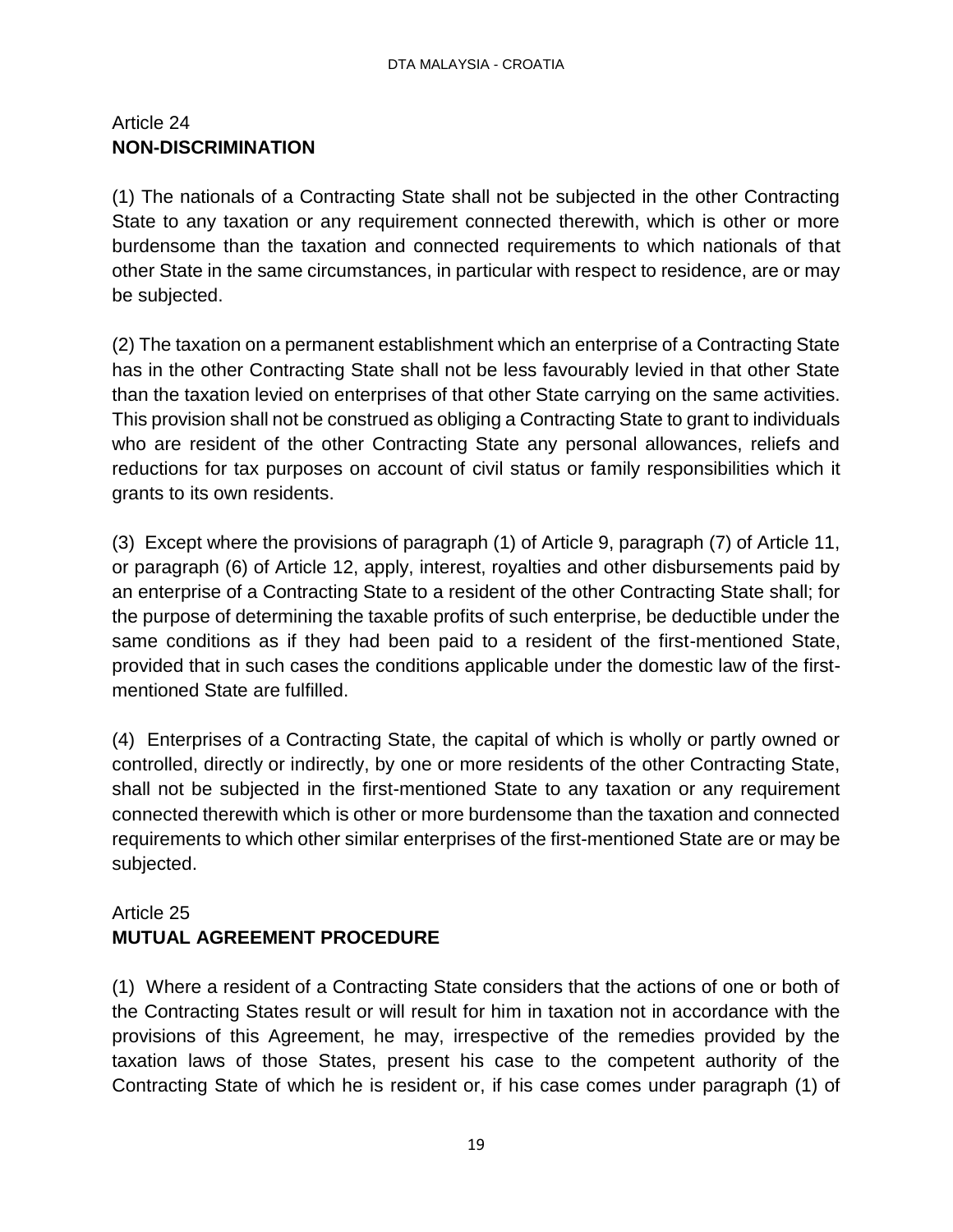Article 24, to that of the Contracting State of which he is a national. The case must be presented within three years from the first notification of the action resulting in taxation not in accordance with the provisions of this Agreement.

(2) The competent authority shall endeavor, if the objection appears to it to be justified and if it is not itself able to arrive at a satisfactory solution, to resolve the case by mutual agreement with the competent authority of the other Contracting State, with a view to the avoidance of taxation which is not in accordance with the Agreement.

(3) The competent authorities of the Contracting States shall endeavor to resolve by mutual agreement any difficulties or doubts arising as to the interpretation or application of the Agreement. They may also consult together for the elimination of double taxation in cases not provided for in the Agreement.

(4) The competent authorities of the Contracting States may communicate with each other directly for the purpose of reaching an agreement in the sense of the preceding paragraphs.

### Article 26 **EXCHANGE OF INFORMATION**

(1) The competent authorities of the Contracting States shall exchange such information as is necessary for carrying out the provisions of this Agreement or of the domestic laws of the Contracting States concerning taxes covered by the Agreement insofar as the taxation thereunder is not contrary to the Agreement. Any information received by a Contracting State shall be treated as secret in the same manner as information obtained under the domestic laws of that State and shall be disclosed only to persons or authorities (including courts and administrative bodies) involved in the assessment or collection of, the enforcement or prosecution in respect of, or the determination of appeals in relation to, the taxes covered by the Agreement. Such persons or authorities shall use the information only for such purposes. They may disclose the information in public court proceedings or in judicial decisions.

(2) In no case shall the provisions of paragraph (1) be construed so as to impose on a Contracting State the obligation:

- (a) to carry out administrative measures at variance with the laws and administrative practice of that or of the other Contracting State;
- (b) to supply information which is not obtainable under the laws or in the normal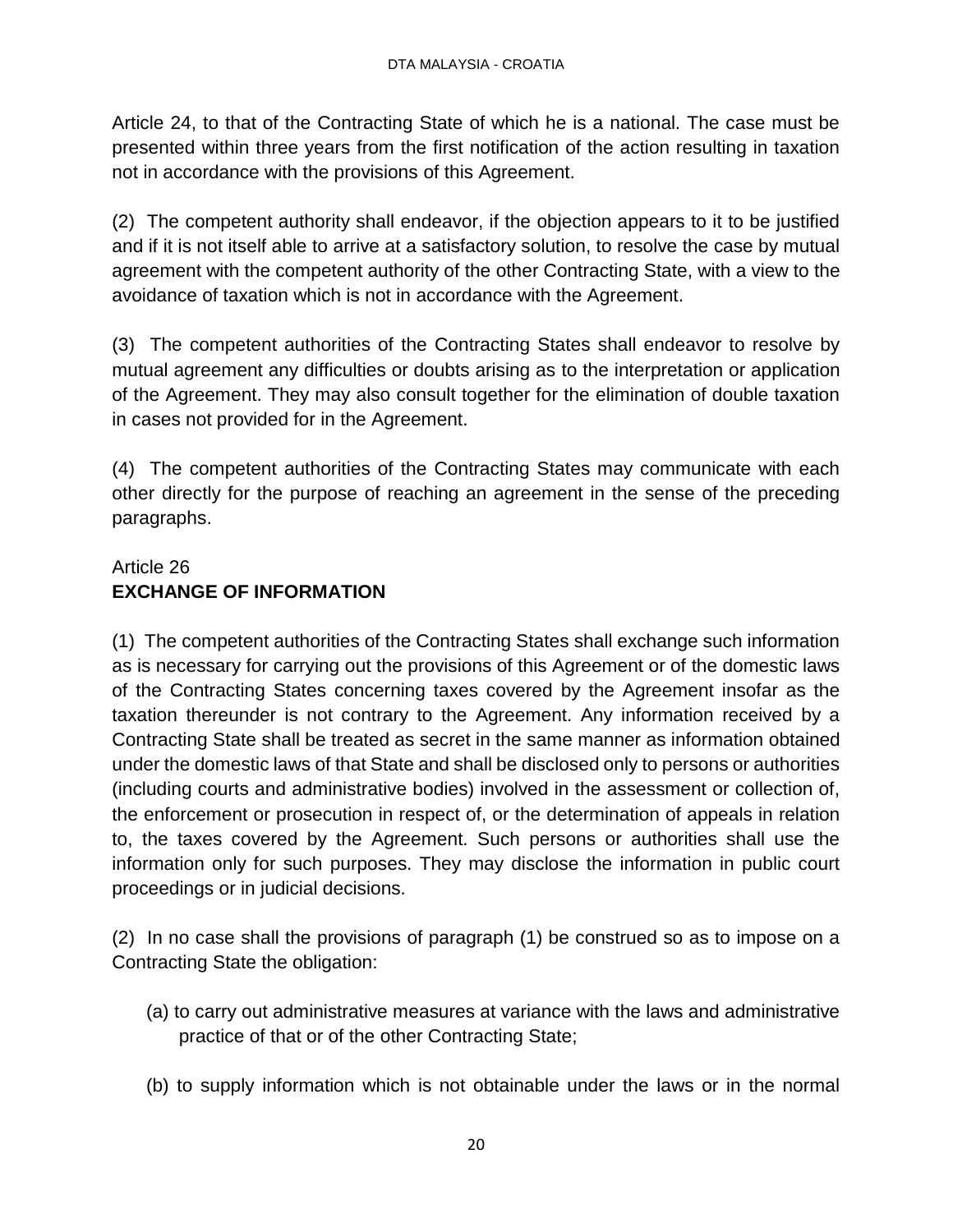course of the administration of that or the other Contracting State;

(c) to supply information which would disclose any trade, business, industrial, commercial or professional secret or trade process, or information, the disclosure of which would be contrary to public policy.

# Article 27 **MEMBERS OF DIPLOMATIC MISSIONS AND CONSULAR POSTS**

Nothing in this Agreement shall affect the fiscal privileges of members of diplomatic missions or consular posts under the general rules of international law or under the provisions of special agreements.

### Article 28 **ENTRY INTO FORCE**

Each of the Contracting States shall notify the other Contracting State through diplomatic channels the completion of the procedures required by its law for the bringing into force of this Agreement. This Agreement shall enter into force on the date of the later of these notifications and shall thereupon have effect as follows:

(a) in Malaysia:

- (i) in respect of the income tax; for any year of assessment beginning on or after the first day of January in the calendar year following the year in which this Agreement enters into force;
- (ii) in respect of the petroleum income tax, to tax chargeable for any year of assessment beginning on or after the first day of January of the second calendar year following the year in which this Agreement enters into force;

(b) in Croatia:

- (i) in respect of taxes withheld at source, to income derived on or after the first day of January in the calendar year following the year in which this Agreement enters into force;
- (ii) in respect of other taxes on income, to taxes chargeable for any year of assessment beginning on or after the first day of January of the second calendar year following the year in which this Agreement enters into force and subsequent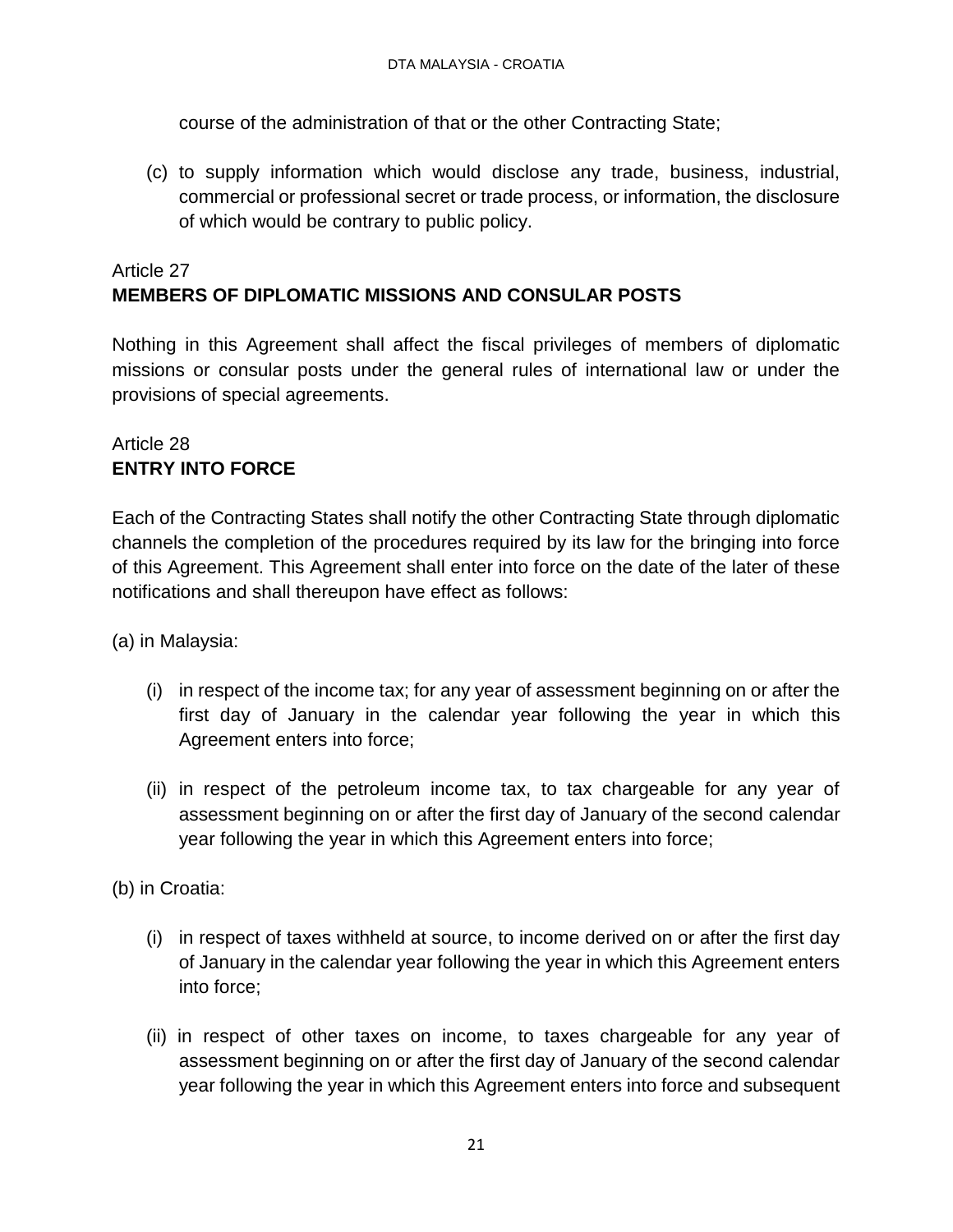years of assessment.

### Article 29 **TERMINATION**

This Agreement shall remain in force until terminated by one of the Contracting States. Either Contracting State may terminate the Agreement, through diplomatic channels, by giving notice of termination at least six months before the end of any calendar year after the period of five years from the date on which the Agreement enters into force. In such event, the Agreement shall cease to have effect:

- (a) in Malaysia:
	- (i) in respect of the income tax; for any year of assessment beginning on or after the first day of January in the calendar year following the year in which the notice is given;
	- (ii) in respect of the petroleum income tax, to tax chargeable for any year of assessment beginning on or after the first day of January of the second calendar year following the year in which the notice is given;

(b) in Croatia:

- (i) in respect of taxes withheld at source, to income derived on or after the first day of January in the calendar year next following that in which the notice is given;
- (ii) in respect of other taxes on income, to taxes chargeable for any year of assessment beginning on or after the first day of January of the second calendar year following the year in which the notice is given.

IN WITNESS WHEREOF the undersigned, duly authorized thereto, by their respective Governments, have signed this Agreement.

Done at Putrajaya, on the 18th day of February, 2002, in two originals in the Malay, Croatian and English languages, all texts being equally authentic. In case of any divergence of interpretations of the Malay and Croatian texts, the English text shall prevail.